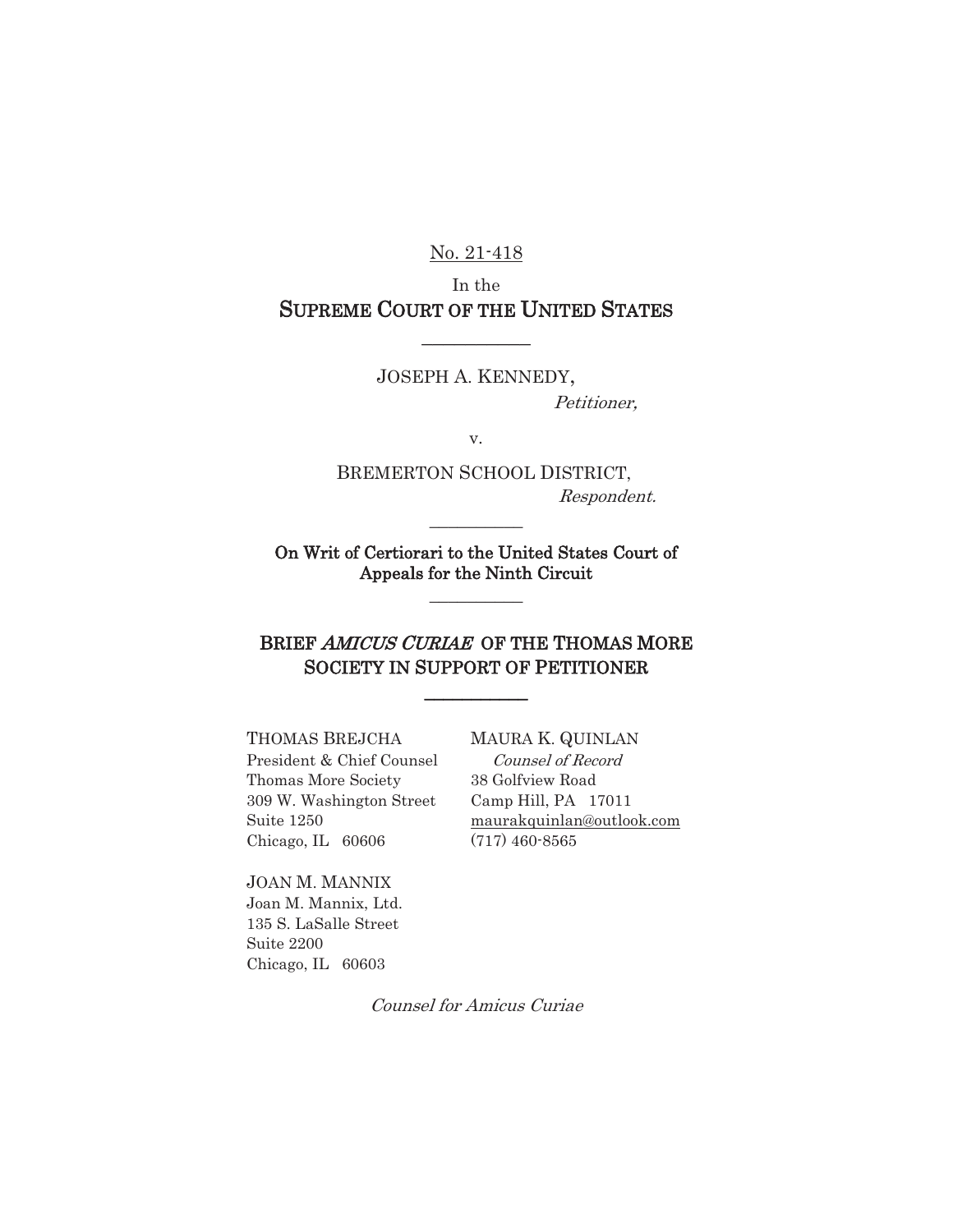# TABLE OF CONTENTS

| INTEREST OF THE AMICUS. 1                                                                                                                                                                       |
|-------------------------------------------------------------------------------------------------------------------------------------------------------------------------------------------------|
| SUMMARY OF ARGUMENT. 1                                                                                                                                                                          |
|                                                                                                                                                                                                 |
| <b>Bremerton Violated the First Amendment</b><br>Ι.<br>Rights of Both Coach Kennedy and Those<br>Players Who Wished to Pray With $\text{Him.} \dots 6$<br>A. Bremerton Violated Coach Kennedy's |
| Freedom of Speech and Religious<br>Liberty<br>6                                                                                                                                                 |
| B.<br>Suppression of Coach Kennedy's Prayer<br>Also Infringed Upon the Constitutionally<br>Protected Rights of Those Players Who<br>Wished to Join With Coach Kennedy in                        |
| II.<br>Bremerton Would Not Have Violated the<br>Establishment Clause By Allowing Coach<br>Kennedy and His Players to Join Together                                                              |
| A. Bremerton Did Not Endorse Coach                                                                                                                                                              |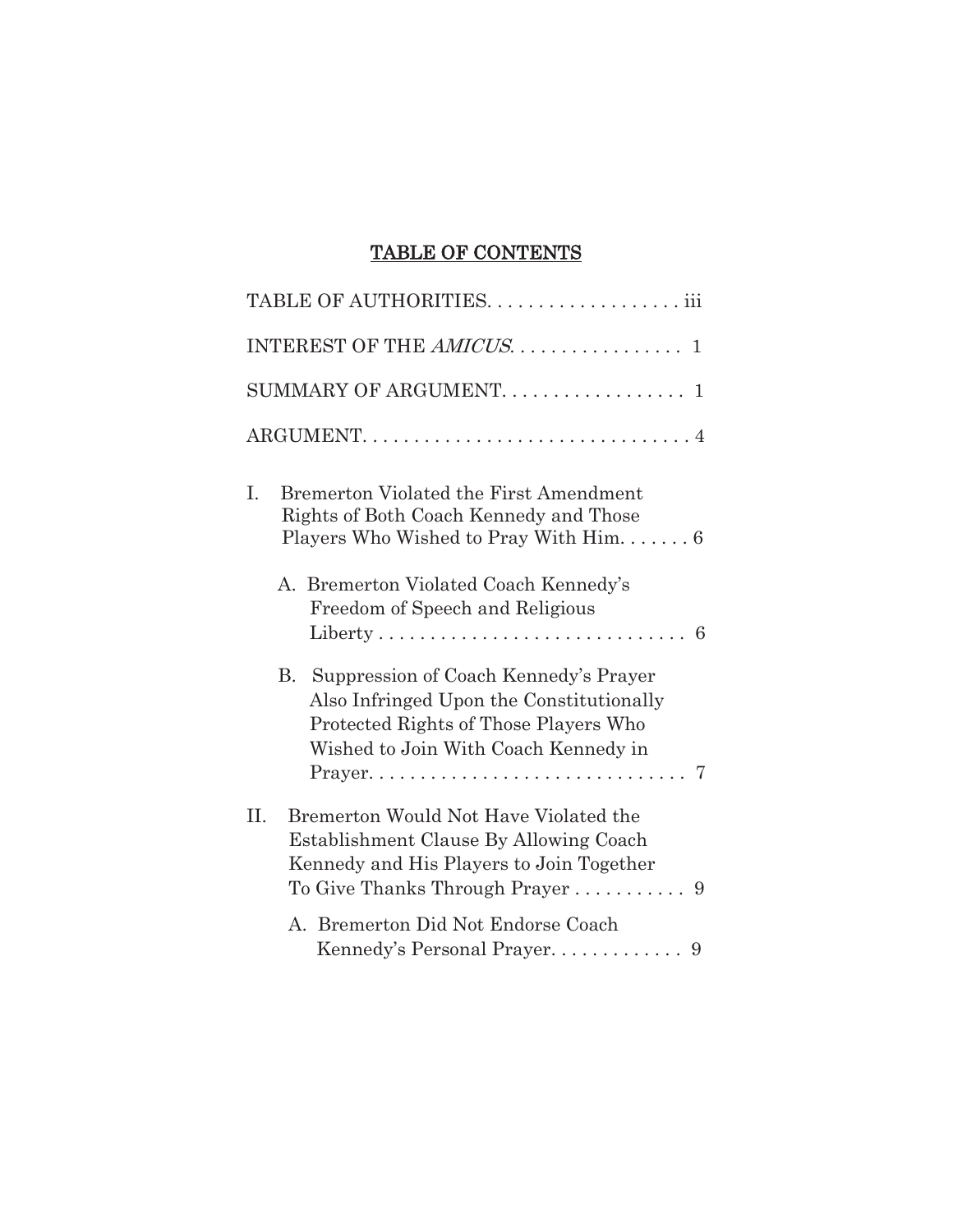|      | B. Neither Bremerton nor Coach Kennedy<br>Ever Attempted to Coerce Anyone to<br>Participate in Religious Expression 12                                              |
|------|---------------------------------------------------------------------------------------------------------------------------------------------------------------------|
|      | C. Indirect Encouragement of Religious<br>Expression in the Form of Ill-defined and<br>Unquantifiable Peer Pressure Does Not<br>Violate the Establishment Clause 14 |
| III. | Bremerton's Sweeping Suppression of<br>Religious Expression Exhibited Hostility<br>Toward Religion In Violation of the<br>Constitution<br>2()                       |
|      |                                                                                                                                                                     |

ii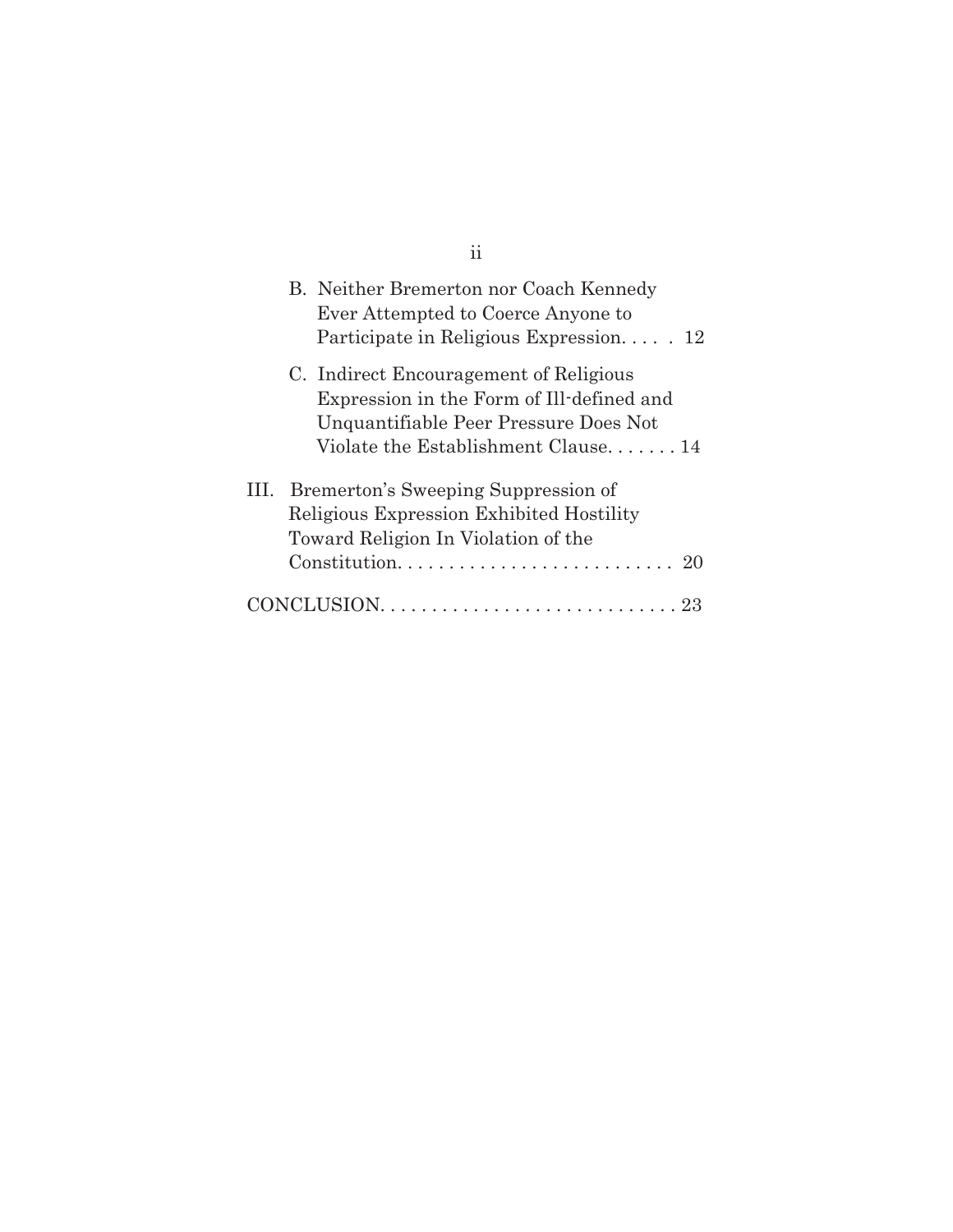# TABLE OF AUTHORITIES

iii

| 90<br>'do<br>∍<br>ν. |  |
|----------------------|--|
|----------------------|--|

# Page

| Abington v. Schempp, 374 U.S. 203 (1963). $\dots \dots 21$                                                     |
|----------------------------------------------------------------------------------------------------------------|
| Board of Educ. v. Mergens,<br>496 U.S. 226 (1990). $\ldots \ldots \ldots \ldots \ldots \ldots \ldots \ldots$ 9 |
| Capitol Square Rev. Bd v. Pinette,                                                                             |
| Church of the Lukumi Babalu Aye, Inc. v.<br><i>City of Hialeah</i> , 508 U.S. 520 (1993). $\dots \dots$ 20     |
| <i>Engel v. Vitale, 370 U.S. 421 (1962).</i> $\dots \dots \dots 21$                                            |
| Espinoza v. Mont. Dep't. of Revenue,                                                                           |
| Garcetti v. Ceballos, 547 U.S. 410 (2006). 6                                                                   |
| Good News Club v. Milford Cent. Sch.,<br>533 U.S. 98 $(2001)$ 20, 22                                           |
| <i>Hening v. Adair, No. 7:21-cv-00131 (W.D. Va.</i>                                                            |
| Lamb's Chapel v. Center Moriches Union<br>Free Sch. Dist., 508 U.S. 384 (1993). 20                             |
| <i>Rosenberger v. Rector,</i> 515 U.S. 819 (1995) 21                                                           |
| Santa Fe Indep. Sch. Dist. v. Doe,                                                                             |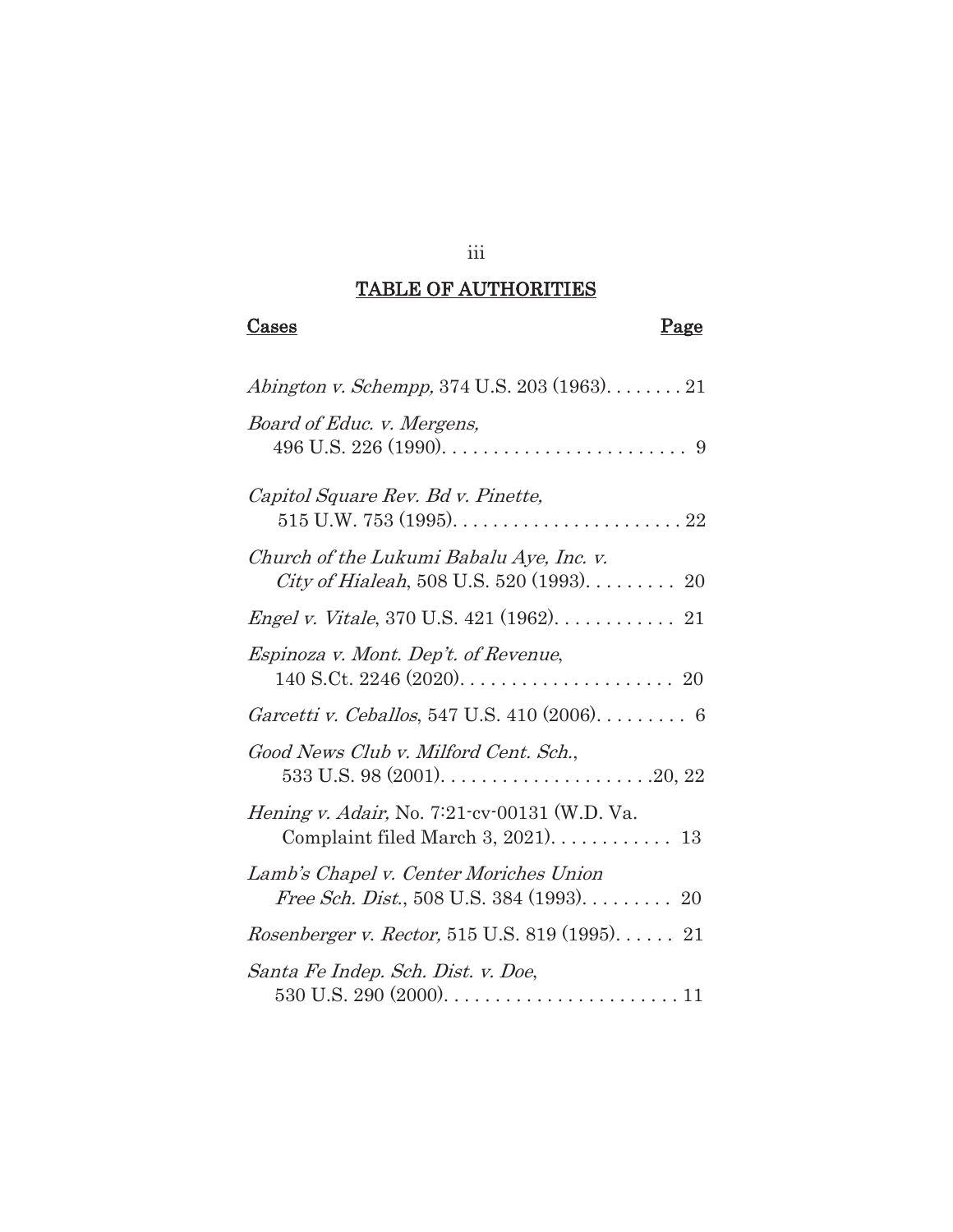| Terminiello v. Chicago, 337 U.S. $1(1949)$ 22 |
|-----------------------------------------------|
| Tinker v. Des Moines Indep. Sch. Dist.,       |
| V.A. v. San Pasqual Valley Sch. Dist., No.    |
| Van Orden v. Perry, 545 U.S. 677 (2005) 19    |
| Zorach v. Clauson, 343 U.S. 306 (1952). 20    |

iv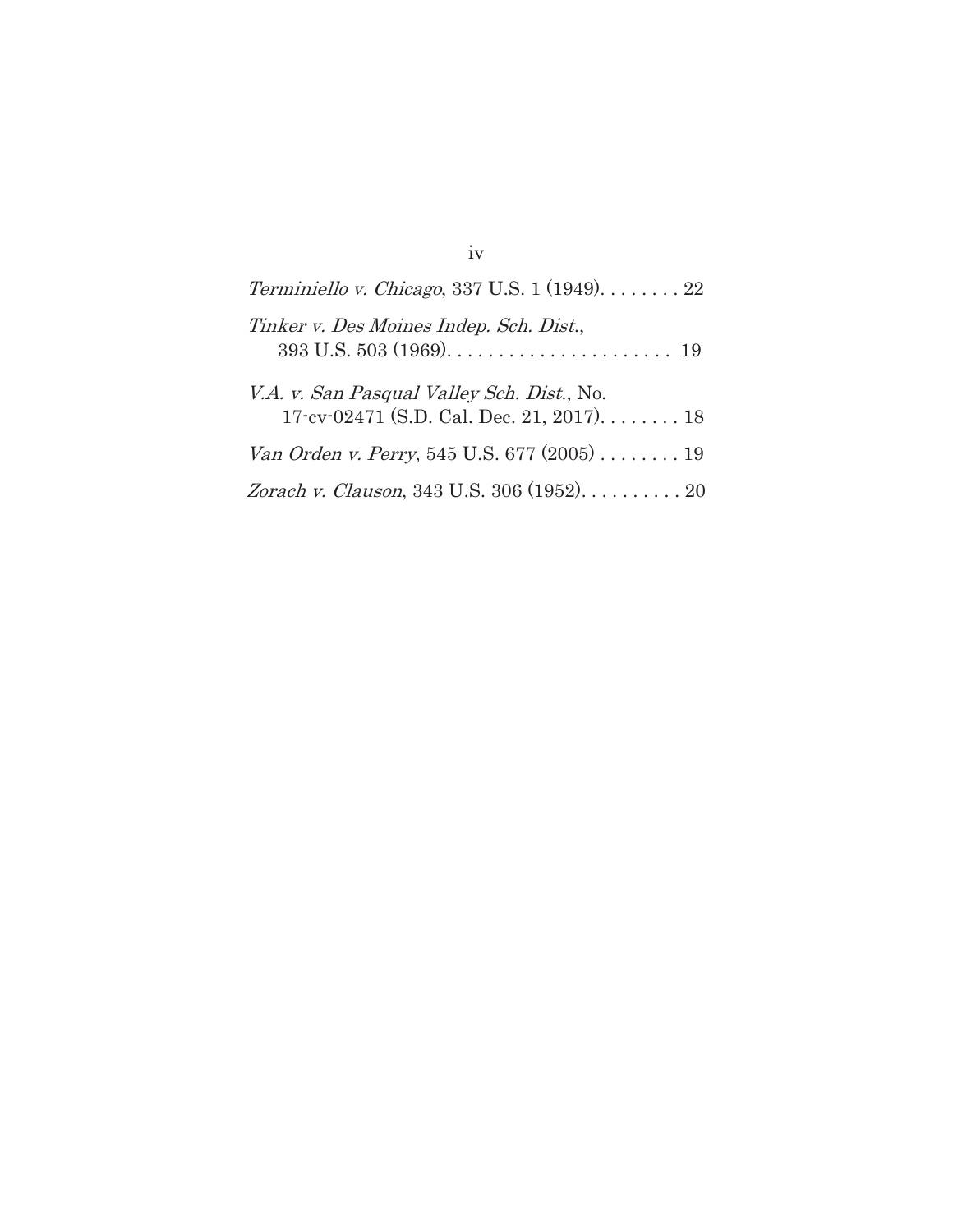#### INTEREST OF THE AMICUS1

 The Thomas More Society (TMS) is a nonprofit national public interest law firm based in Chicago, Illinois. As part of its mission, it advocates on behalf of First Amendment rights, including freedom of speech and religious freedom. Consistent with this mission, TMS files this *amicus* brief in support of Petitioner.

### SUMMARY OF ARGUMENT

 There can be no doubt that Coach Kennedy's personal prayer of thanksgiving at the end of each game was protected by the First Amendment and that Bremerton's sole reason for restricting it was because it was religious. Bremerton's claim that its clear targeting of religious expression was necessitated by a need to avoid violating the Establishment Clause is meritless.

In addition, by virtue of its sweeping prohibition on Kennedy's ability to pray in view of his players, Bremerton also, necessarily, interfered with the independent right of those players to join together with Coach Kennedy in prayer. Bremerton offers no defense whatsoever for violating the rights of these players to pray with whomever they choose.

l

<sup>&</sup>lt;sup>1</sup> No counsel for any party authored this brief in whole or in part, and no party, person or entity other than the amicus, has made any monetary contribution intended to fund the preparation or submission of this brief. Counsel for all parties have filed blanket consents.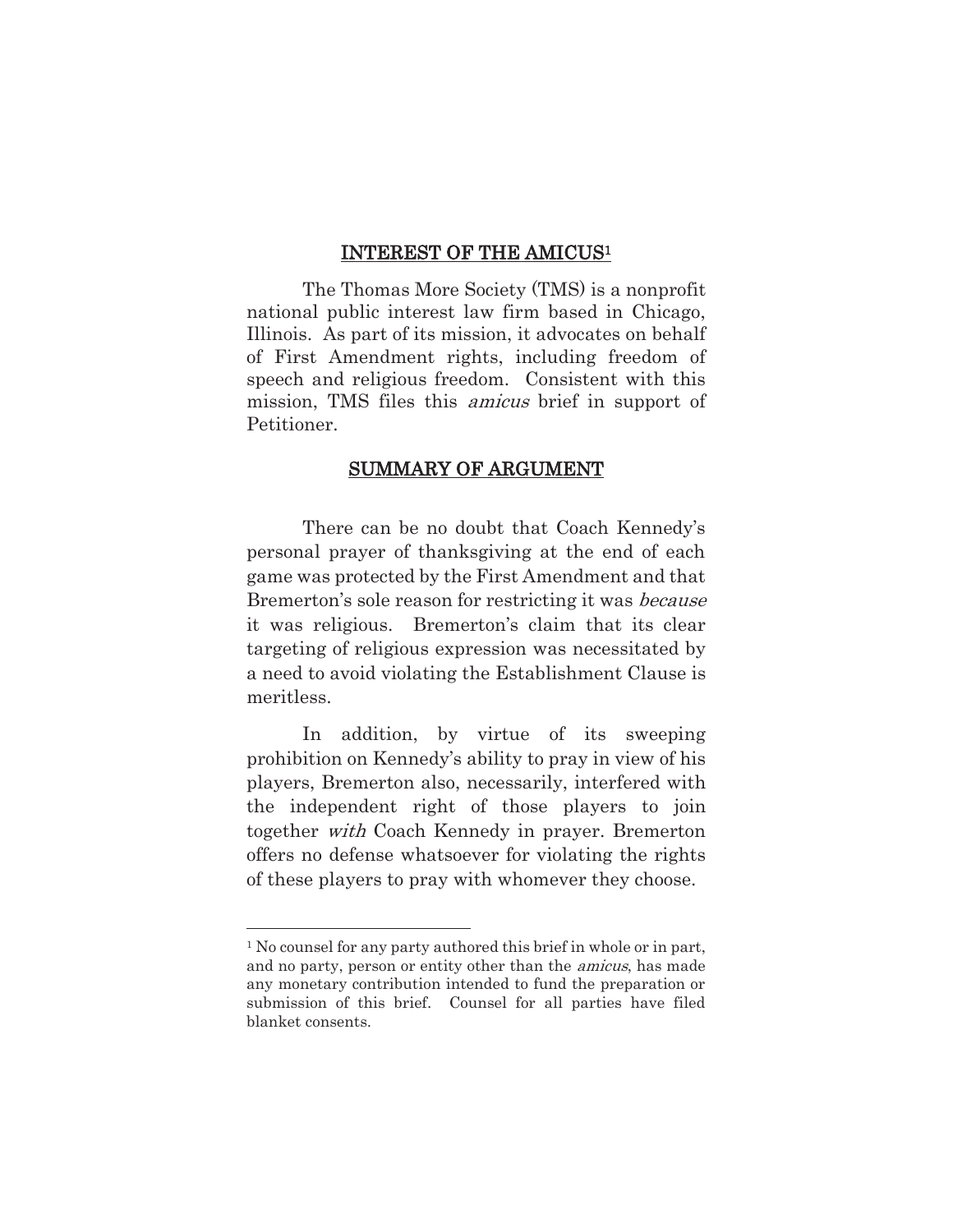Bremerton would not have violated the Establishment Clause by *allowing* Coach Kennedy and his players to join together to give thanks in prayer. First, it is fanciful for Bremerton to suggest that it could have been found to have sponsored or endorsed Coach Kennedy's personal prayers. Indeed, Bremerton claimed to have had no knowledge that those prayers were even taking place for a full seven years. And, when it learned of them, it expressly, and very publicly, forbade Coach Kennedy to continue them. Likewise, Bremerton conceded that Coach Kennedy never attempted in any way to "coerce, pressure, or actively encourage" any person to join him in his brief personal prayer of thanksgiving.

The lack of any indicia of support or endorsement for Coach Kennedy's personal prayer by Bremerton, or any actual coercion on the part of Coach Kennedy, removed all potential for Bremerton to be held liable for violating the Establishment Clause. Therefore, the District's attempt to hide behind the Establishment Clause to defend its impermissible restrictions on Coach Kennedy's constitutionally protected religious expression was entirely unjustified.

Notwithstanding the absence of any support for its ban under this Court's decisions, Bremerton nevertheless argues that the ban was required in order to prevent the District from violating the "constitutional rights of students" to be free from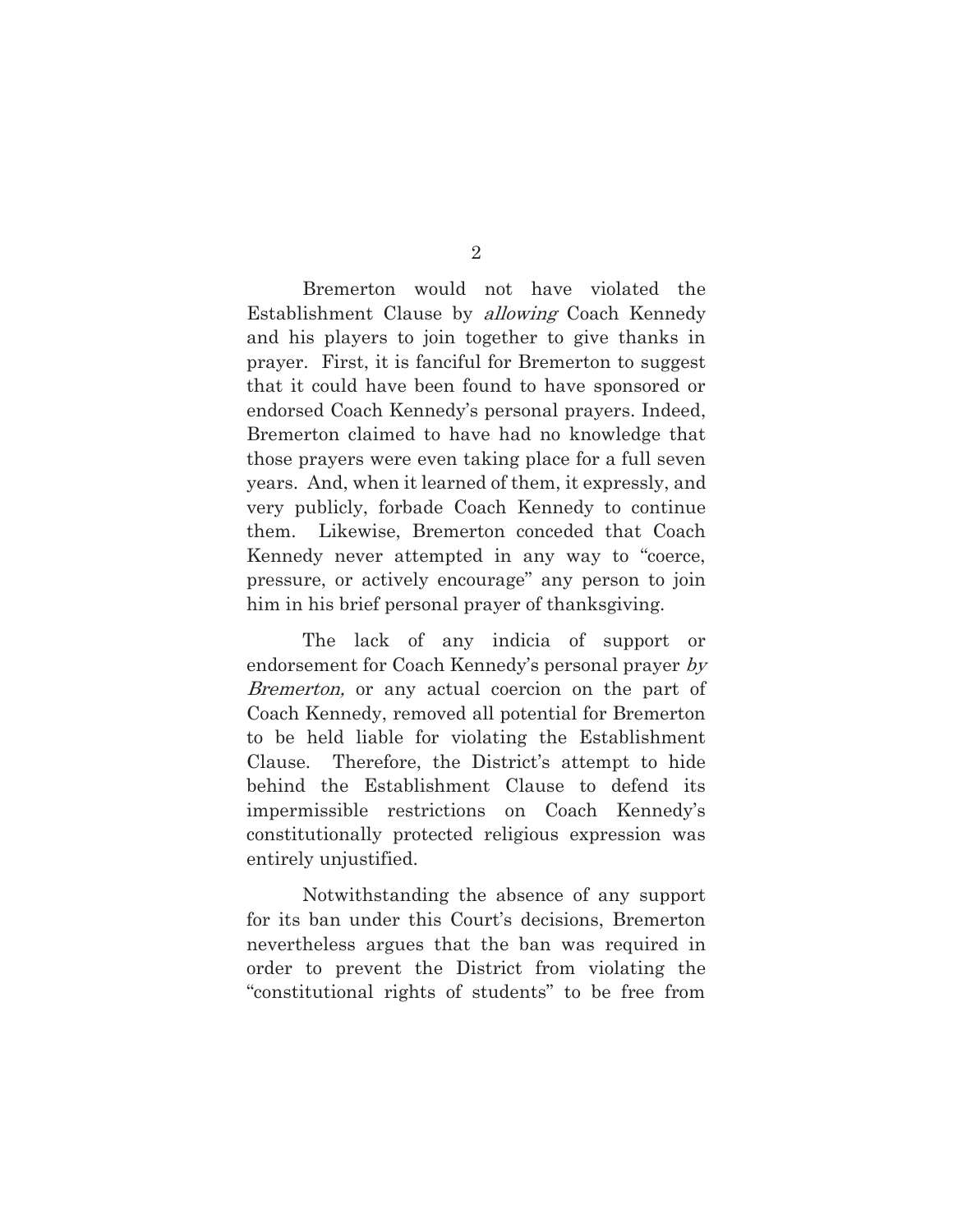"indirect encouragement" to participate in religious expression. According to this proposition, the Establishment Clause affords students, who might be offended by prayer or feel peer pressure if their friends join in prayer, an affirmative right to be free from any exposure to religious expression on school premises. And, the District argues, its failure to protect these students by eliminating the potential for such exposure would make the District liable for violating the "rights" of these students—no matter how ill-defined and unquantifiable those "rights" may be. Its argument is insupportable and would not be applied to non-religious expression. Therefore, it must be rejected.

Given that Bremerton could not have violated the Establishment Clause by virtue of allowing Coach Kennedy's religious expression, its sweeping ban on that expression is forbidden by the Free Exercise and Free Speech Clauses. And, the fact that Bremerton would not ban similar, but *non-religious*, expression in this same manner exposes and highlights its actual hostility toward religious expression.

The Establishment Clause does not require government entities to root out and ban what Bremerton views as "indirect encouragement" of religion. Indeed, this Court has warned of the dangers associated with reading the Establishment Clause in this manner. To do so would impermissibly allow the District to bestow—on those students most sensitive to peer pressure or most intolerant of religious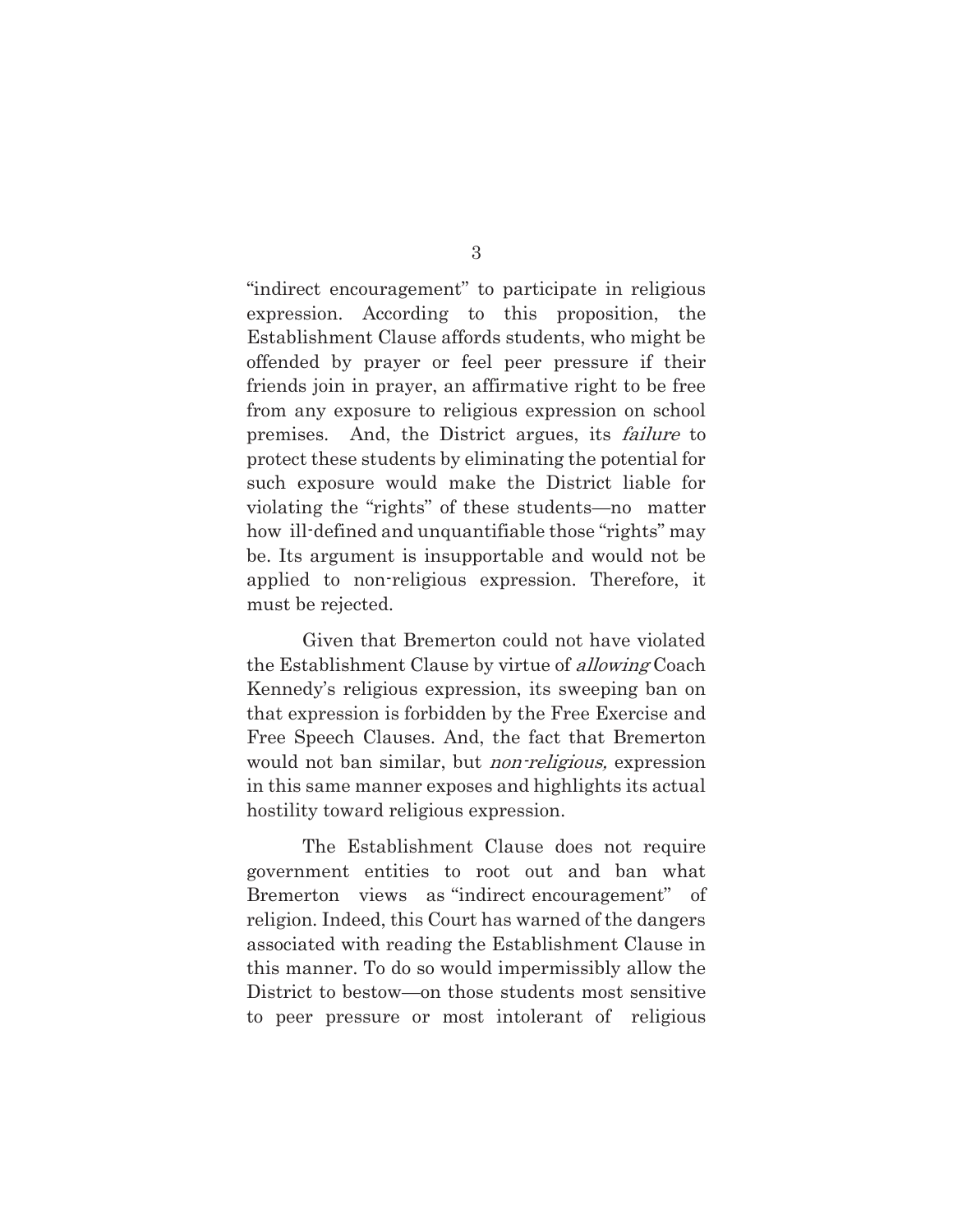expression—a veto power over Coach Kennedy's constitutionally protected right to pray and the rights of those other students who wish to pray with him.

Both of the Religion Clauses were intended to protect religious liberty. One was not intended to be used to negate the other. Bremerton violates the intent of both Clauses by banning Coach Kennedy from taking a knee and bowing his head to say a personal prayer of thanksgiving in view of his players or any spectators.

### ARGUMENT

 Coach Kennedy made a simple request that he be allowed to take a knee, bow his head and say a brief prayer of thanksgiving after he shakes hands with the opposing team at midfield at the end of games. Bremerton refused to allow him to do this. Instead, it issued a sweeping directive stating:

> While on duty for the District as an assistant coach, you may not engage in demonstrative religious activity, readily observable to (if not intended to be observed by) students and the attending public.

JA94. Bremerton violated Coach Kennedy's constitutionally protected right to engage in religious expression by targeting it for adverse treatment solely because it is religious. And, by refusing to allow Kennedy to pray within view of his players, the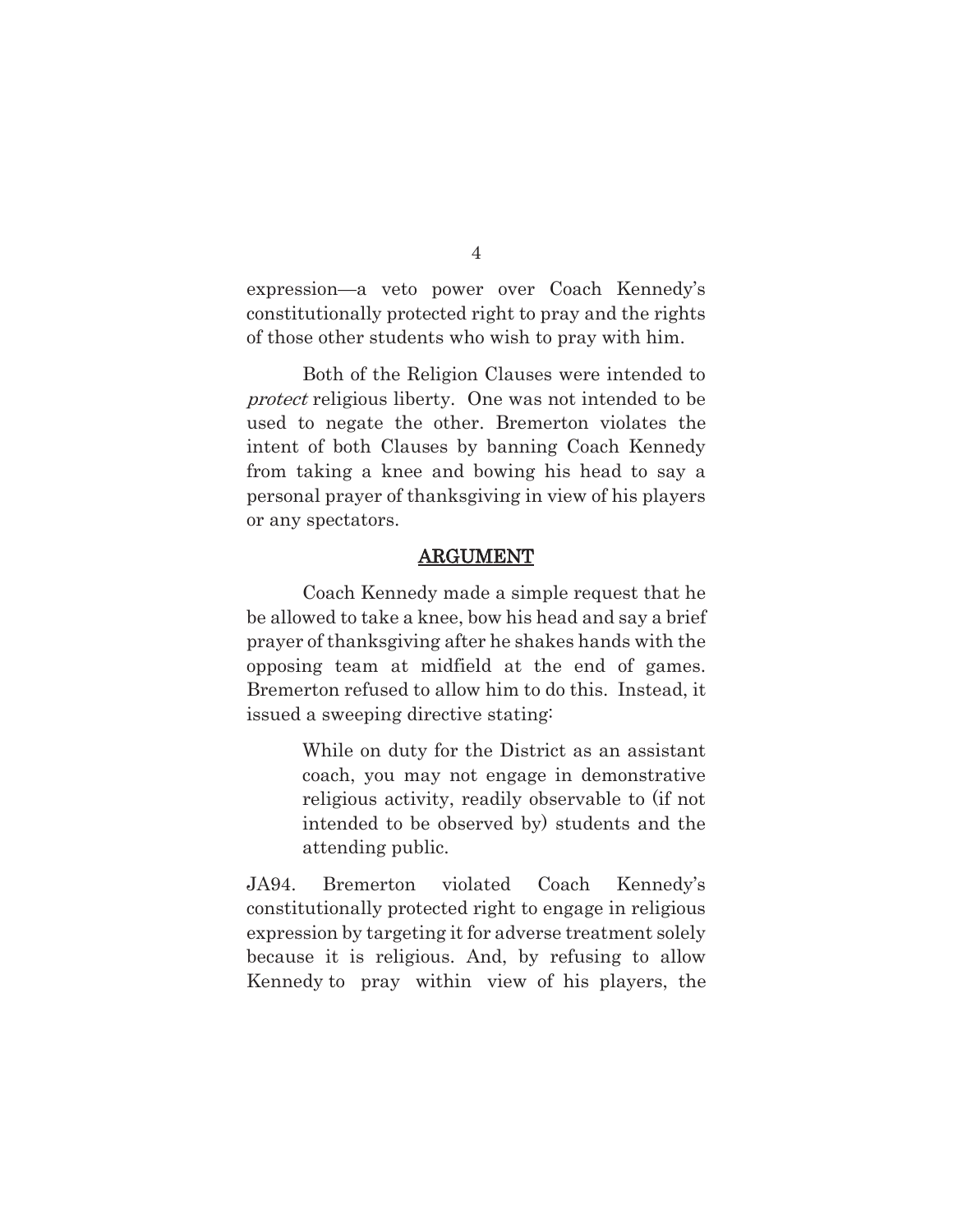District necessarily also violated the rights of those players to pray with their coach.2

Bremerton claims that it is not only free to violate the rights of Coach Kennedy and the rights of his players in this manner, but is also *required* to do so. It bases this claim on three assertions.

 First, it declares that because Coach Kennedy is an employee of the District and his religious expression took place while he was on duty, it is not protected by the First Amendment at all. Next, the District contends that even if Kennedy's religious expression was constitutionally protected, it was still authorized to restrict that religious expression because it needed to avoid the "perception of endorsement" under the Establishment Clause. Finally, while admitting that Coach Kennedy in no way attempted to coerce or actively encourage any student to join him in his brief personal midfield prayer, Bremerton maintains that its failure to suppress Kennedy's religious expression would violate the Establishment Clause by allowing indirect encouragement to participate through what can best be described as peer pressure.

l

5

<sup>2</sup> Bremerton may not have been aware that it was also violating the rights of these students. As discussed in Part II B infra, it seemed oblivious to the fact that it was treating one group of students more favorably than another based on whether or not they wished to join in prayer.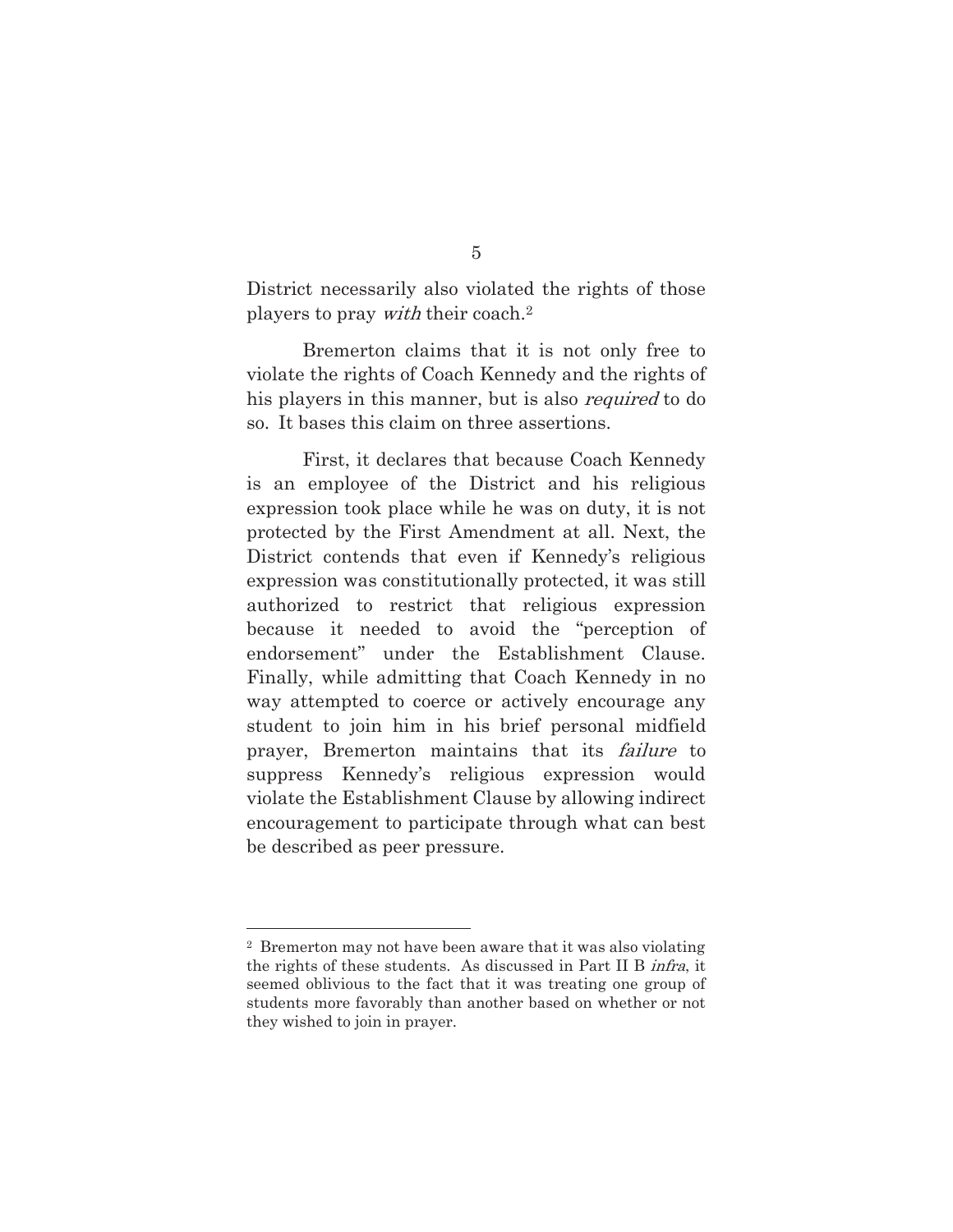Each of these three claims is discussed below. And, for the reasons set forth, each is without merit.

## I. Bremerton Violated the First Amendment Rights of Both Coach Kennedy and Those Players Who Wished to Pray With Him.

### A. Bremerton Violated Coach Kennedy's Freedom of Speech and Religious Liberty.

 Coach Kennedy's religious expression was protected by the First Amendment. In *Garcetti v.* Ceballos, this Court stated that the "controlling factor" in determining whether an employee's speech is constitutionally protected is whether it was made "pursuant to his duties." 547 U.S. 410, 421 (2006). In explaining that Mr. Ceballos' speech was his employer's speech and not protected, the Court noted that he "wrote his disposition memo because that is part of what he, as a calendar deputy, was employed to do." Id.

Coach Kennedy seeks to engage in a *personal* prayer of thanksgiving at the end of each football game. He most certainly does not pray because that is part of what he, as a coach, was employed to do. Instead, he does this because he feels compelled to do so pursuant to his *personal* and deeply held religious beliefs. Pet.App.3-4; JA168-169.

 And, Bremerton does not claim that Kennedy was *hired, as a coach, to pray* after each game. Rather, it has forbidden him to do so within view of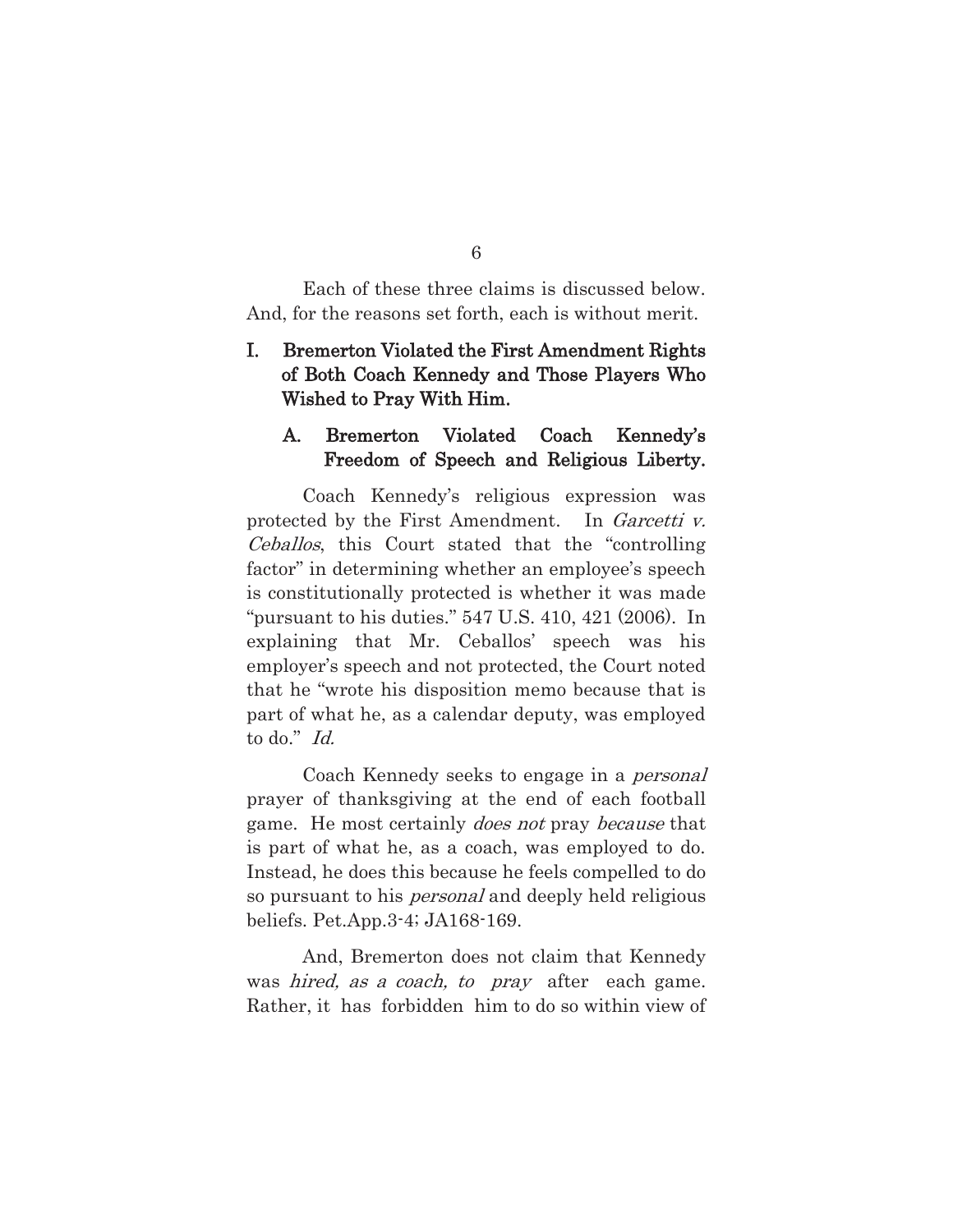the public or his players. Thus, the speech at issue here—Kennedy's personal prayer of thanksgiving cannot be deemed to be "employer speech." As such, it is his own personal religious speech and is protected by the First Amendment.

 Bremerton's sole reason for restricting Kennedy's religious expression was because it was religious. Pet.App.23. Thus, Bremerton's religious viewpoint based discrimination violated Kennedy's constitutional right to engage in religious expression.

# B. Suppression of Coach Kennedy's Prayer Also Infringed Upon the Constitutionally Protected Rights of Those Players Who Wished to Join With Coach Kennedy in Prayer.

Students, like Coach Kennedy, may be deeply religious individuals and wish to engage in prayers of thanksgiving for the same reasons that Coach Kennedy felt compelled to pray. This may be especially true given the many serious injuries that football players can suffer. However, both Bremerton and the Ninth Circuit seem to doubt or discount this truth.3

l

<sup>3</sup> Noting that these students did not appear to pray on their own after Coach Kennedy was suspended for praying, they imply that the students who did pray with Kennedy were somehow insincere or that they did so due to some improper influence. Pet.App.10. However, any reluctance that they may have had to continue their midfield prayers more likely stemmed from the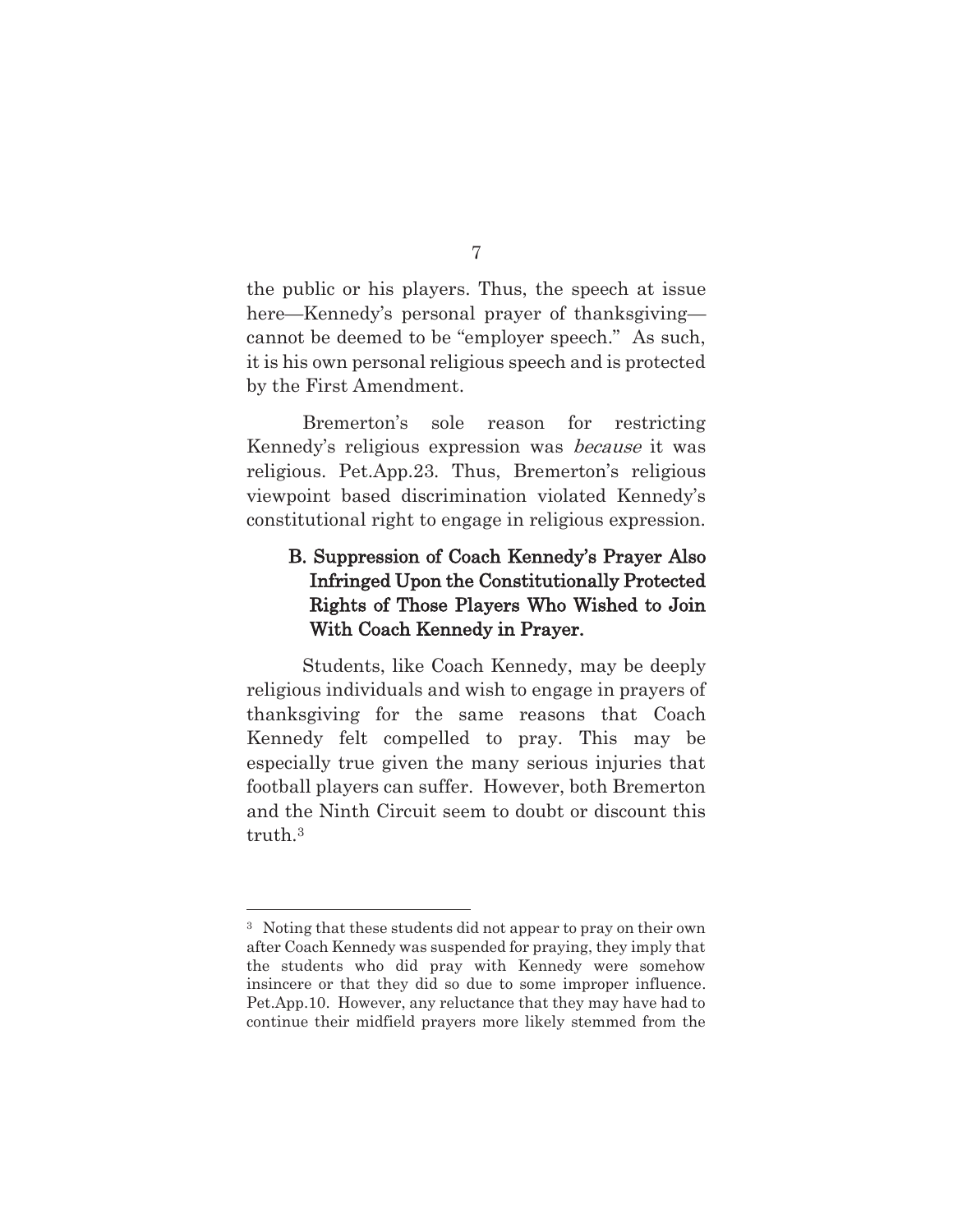8

Regardless, the record evidence clearly demonstrates that the joint prayers began when students asked Coach Kennedy if they could join him. Pet.App.4. Kennedy did not initiate the request, he simply did not actively discourage them from joining him and allowed them to do so.4 The appropriate inference that the Ninth Circuit should have drawn from this fact is that a majority of the team apparently derived some spiritual benefit from voluntarily gathering with Coach Kennedy in prayer after games.

The right to engage in religious expression is not limited to individual prayer. It also includes the right to do so in association with others. By refusing to allow Coach Kennedy to pray in view of his players or any spectators, Bremerton also necessarily infringed upon the constitutional right of these students to engage in religious expression with Coach Kennedy.

Bremerton offers no defense whatsoever for violating the rights of these players to pray with whomever they choose.

l

fact that they had just witnessed their coach being disciplined for praying and they feared they would be similarly disciplined.

<sup>4</sup> Board Policy 2340 specifically states that school staff shall neither encourage nor discourage a student from engaging in any form of "devotional activity." JA42. So, Kennedy's failure to discourage these students from joining him was consistent with this policy.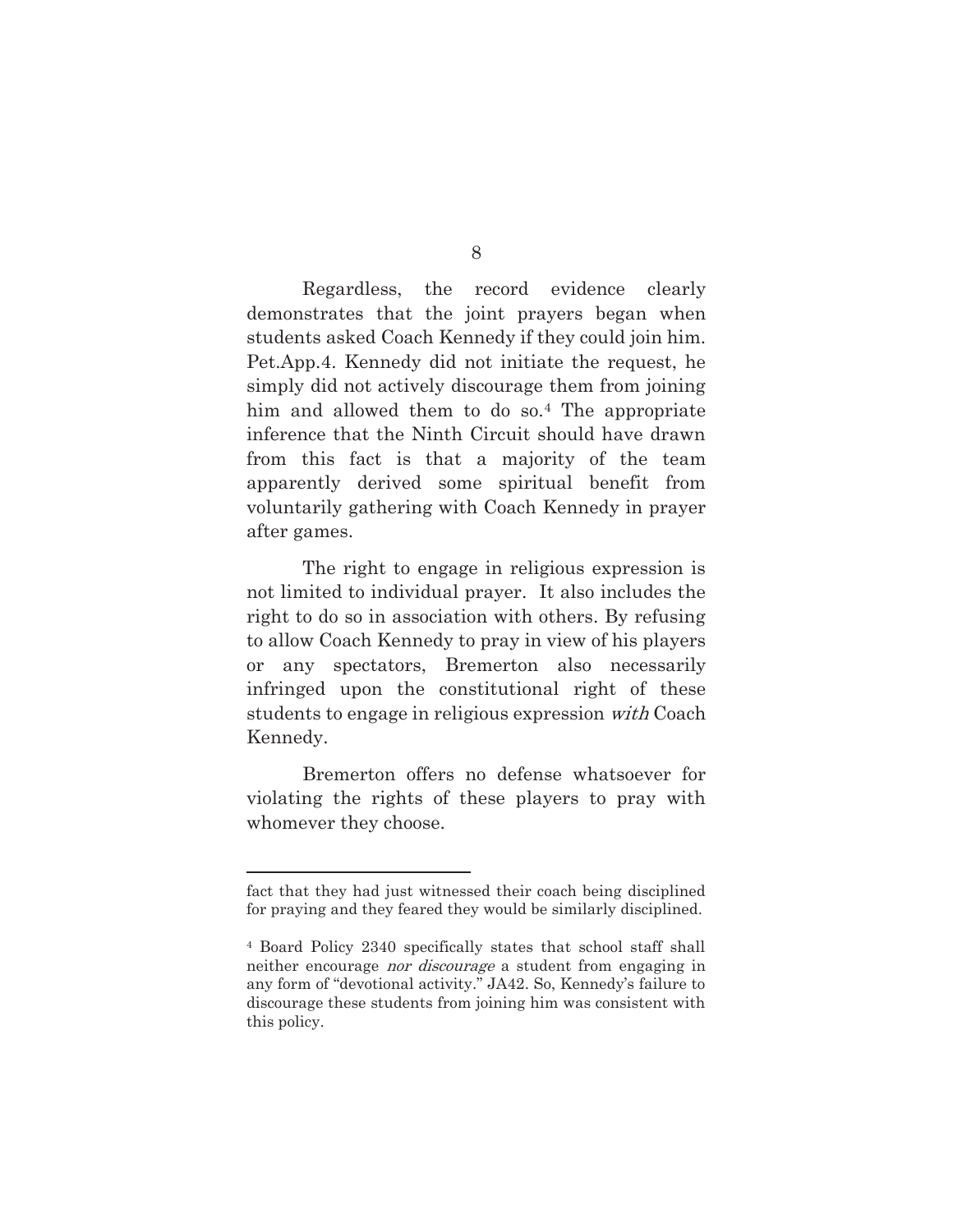# II. Bremerton Would Not Have Violated the Establishment Clause By Allowing Coach Kennedy and His Players to Join Together to Give Thanks Through Prayer.

 A foundational principle, one seemingly lost on Bremerton and the Ninth Circuit, is that there must at least be some action by government which constitutes support for religion in order to qualify as an establishment of religion in violation of the Establishment Clause. The mere failure to suppress religious expression, without the presence of government support or involvement, cannot create an Establishment Clause violation. As this Court stated in Board of Educ. v. Mergens, "schools do not endorse everything they fail to censor." 496 U.S. 226, 250 (1990). In the absence of any evidence of underlying government support for Coach Kennedy's religious expression or evidence of any coercion on the part of Coach Kennedy, Bremerton has no legitimate excuse for suppressing his prayers.

## A. Bremerton Did Not Endorse Coach Kennedy's Personal Prayer.

Bremerton claims that it was permitted to infringe upon Coach Kennedy's First Amendment rights in order to avoid violating the Establishment Clause. Its primary claim is that a reasonable observer would believe that by allowing Kennedy to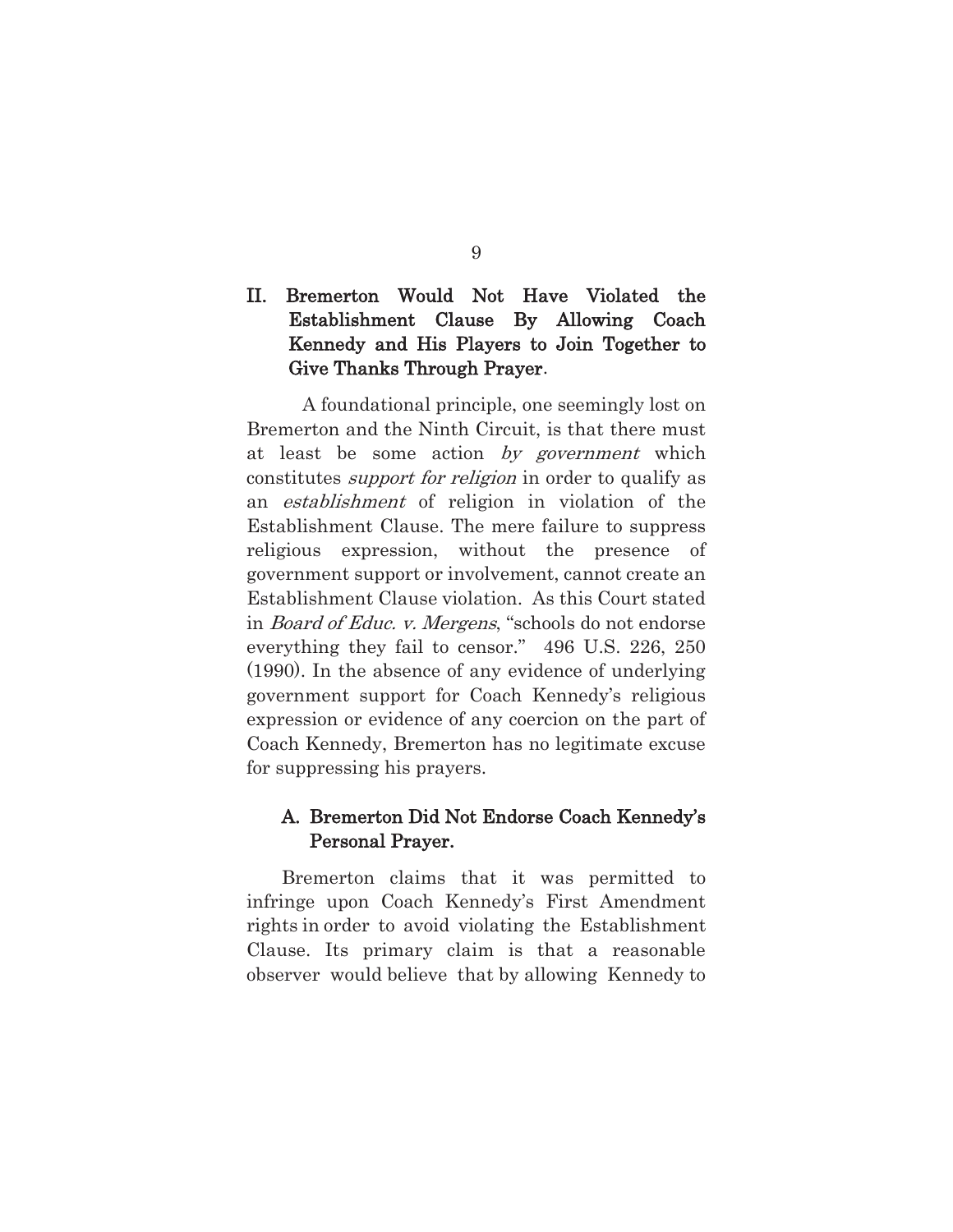take a knee and bow his head for a brief personal prayer at midfield Bremerton was endorsing his prayer.5

 It is ludicrous for Bremerton to suggest that it could be found to have endorsed Coach Kennedy's personal prayer. There is not a shred of evidence to suggest that Bremerton sponsored, facilitated, directed or was in any way even remotely involved in the conduct of Coach Kennedy's personal religious expression. Indeed, Bremerton claimed to have had no knowledge that it was even occurring for a full seven years. Pet.App.5. And, no reasonable observer possibly could have believed that Coach Kennedy's religious expression—expression that Bremerton very publicly and expressly forbade—was endorsed by the District. See, Ikuta, J., Pet.App.107-108

 Moreover, every one of this Court's Establishment Clause cases that is cited by the Ninth Circuit begins with an examination of the government policy supporting the challenged practice and then determines whether that policy violates the Establishment Clause. Unlike all of those cases, there is no such school policy that supports Coach Kennedy's personal religious expression to examine. Nor is there any other evidence of District support for that expression.

l

<sup>5</sup> Whether an "endorsement" test should continue to control in Establishment Clause cases is beyond the scope of this brief. See, R. Nelson, J., Pet. App.114, questioning its continued validity.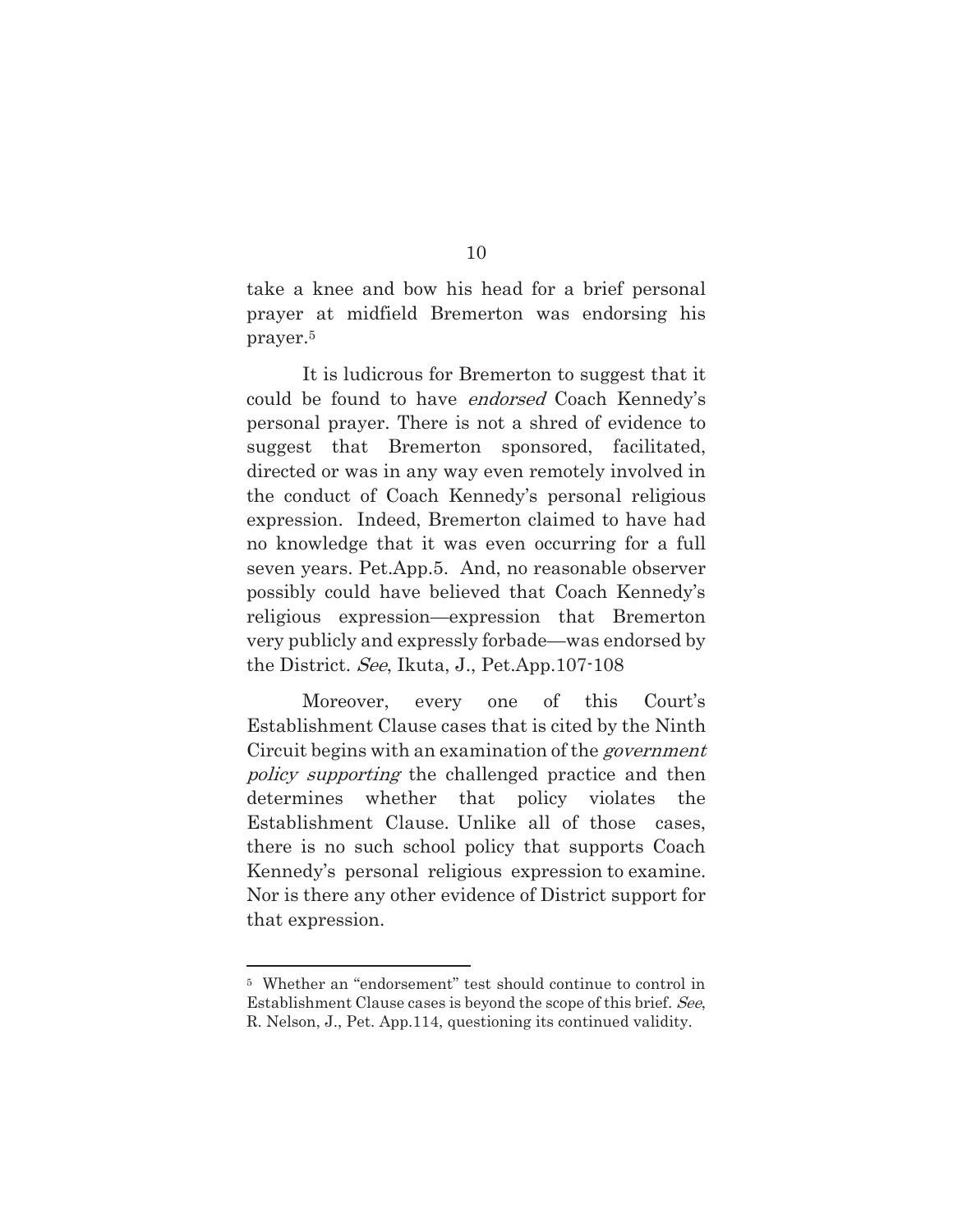Both Bremerton and the Ninth Circuit rely heavily on this Court's decision in *Santa Fe Indep.* Sch. Dist. v. Doe, 530 U.S. 290 (2000), and treat it as though it is controlling here. Yet, neither attempts to actually analyze that decision to explain its relevance. Their failure to do this is telling. Had they compared the two cases, the fundamental differences between them would have been glaring.

Santa Fe begins with a detailed examination of the ways in which the school district had actively participated in, and thrown its weight behind, the prayer involved. The Court devoted a large portion of the opinion to a discussion of the relevant *school* policy that permitted the student led prayer, dictated how the student would be selected, and set limits on the content of the invocation as well as provided the means for it to be broadcast over the public address system at the start of games.

In stark contrast, Bremerton has done nothing remotely similar that would demonstrate any support for Coach Kennedy's religious expression. Thus, all of the salient features of government support that were relied upon by the *Santa Fe* Court in reaching its decision are lacking here.

In short, the District has done absolutely nothing to support Coach Kennedy's religious expression and everything in its power to suppress it. This cannot possibly constitute endorsement. See, R. Nelson, J., Pet.App.114. (Bremerton's "degree of involvement" in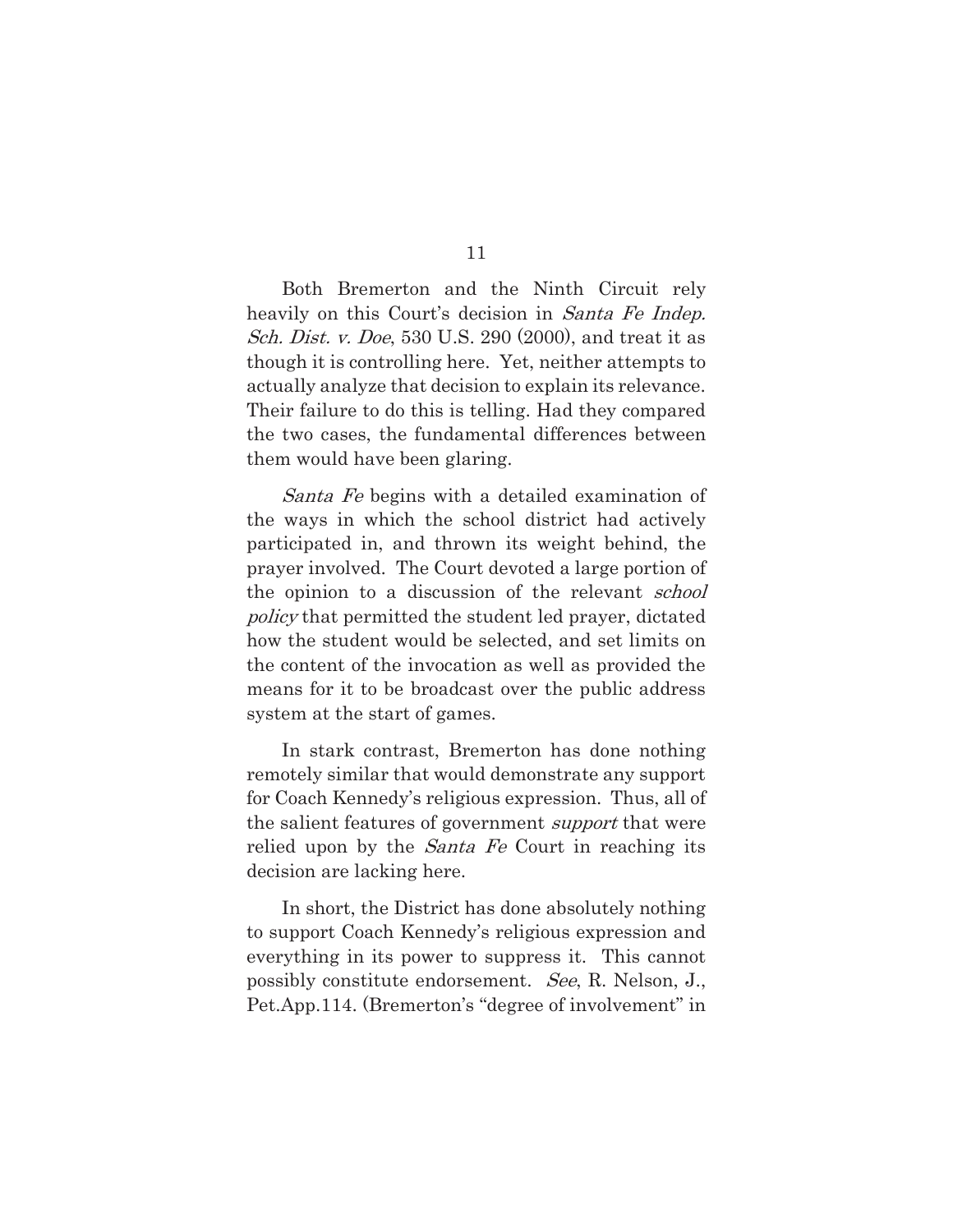Kennedy's personal prayers and those of the players who voluntarily join him "is zero.")

## B. Neither Bremerton nor Coach Kennedy Ever Attempted to Coerce Anyone to Participate in Religious Expression.

The evidence in this case clearly demonstrates that Coach Kennedy's brief midfield prayer at the end of games was personal. He stated that his prayer was a way for him to give thanks "for player safety, sportsmanship, and spirited competition" and for "the opportunity to be a part of [the players] lives through football." Pet.App.3-4.

He began by praying alone. Pet.App.4. However, when asked by players if they could join him, he permitted them to do so. Id. The number of players who joined him varied from game to game. JA169. Sometimes he prayed alone, and at other times, players joined him. *Id.* He never attempted to coerce, persuade or encourage any person to join him. JA170. Nor did he ever suggest that he thought it was important for players to join him. Id.

 After investigating this matter, Bremerton conceded that, while Kennedy had allowed players to join him in his midfield prayers, he had not "actively encouraged, or required, participation." JA41. Thus, the record demonstrates clearly that no state actor attempted to coerce, persuade or cajole any student or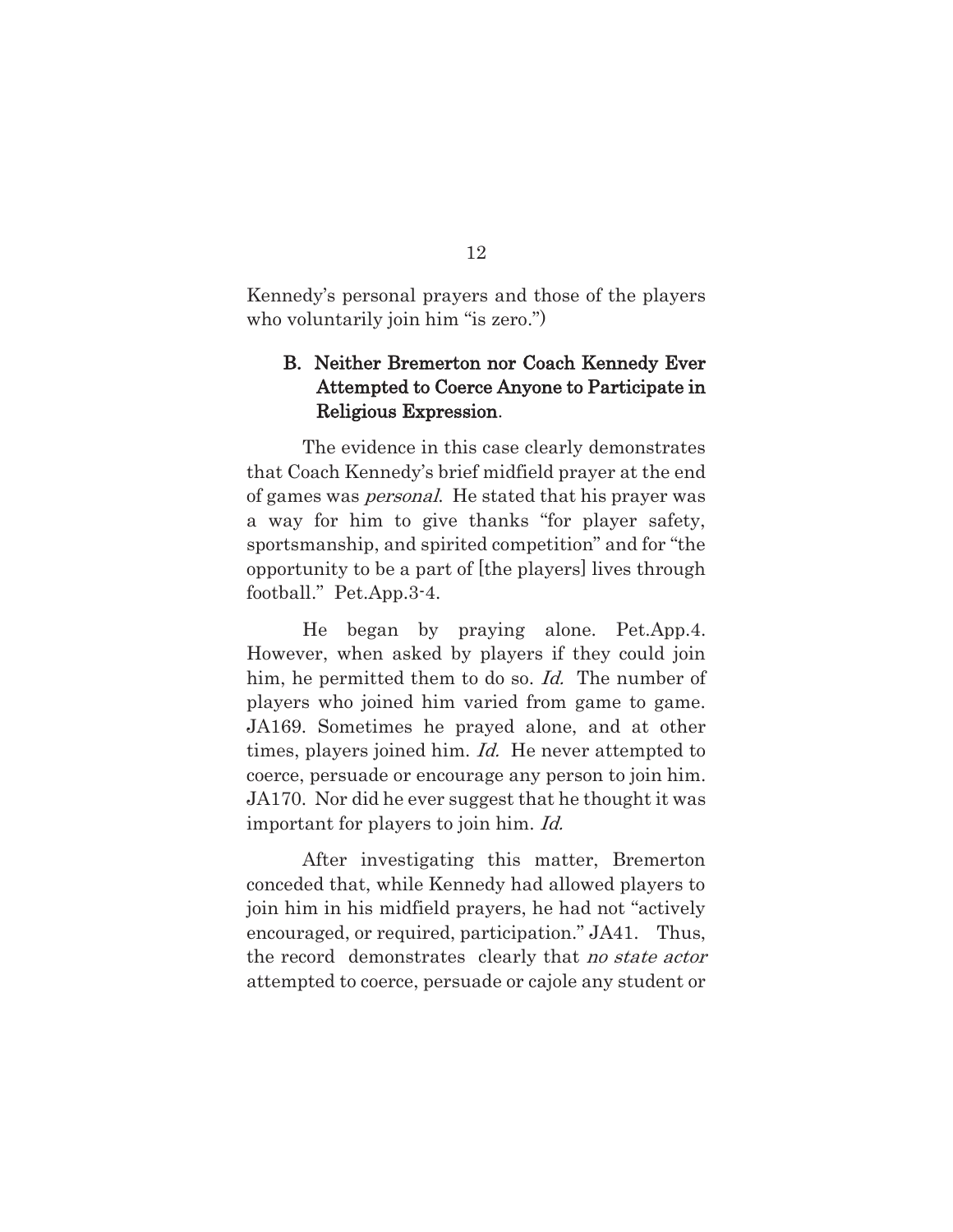member of the public into joining Coach Kennedy in his midfield prayer.

The sole allegation that Bremerton and the Ninth Circuit focus on as potential evidence of actual coercion is wholly unsupported by any record evidence. The court notes that, after Bremerton suspended Coach Kennedy, it was made aware that an atheist student joined Coach Kennedy's midfield prayer "out of fear that declining to do so would negatively impact his playing time." Pet.App.21. Thus, it suggests that although there is no overt coercion, there may be subtle coercion at work.

Such fear might be reasonable in some situations where the evidence demonstrates that student participation was treated favorably or that failure to participate was treated unfavorably—i.e., that there was some actual consequence attached to participation.6 However the record here is devoid of any evidence that Coach Kennedy made decisions regarding a player's playing time based on player participation in his prayers.

The total lack of any evidence of endorsement on the part of Bremerton or coercion on the part of

l

<sup>6</sup> See, e.g., Hening v. Adair, No. 7:21-cv-00131 (W. D. Va., Complaint filed March 3, 2021) (alleging that a starting soccer player was berated and benched by her coach after refusing to take a knee during the National Anthem).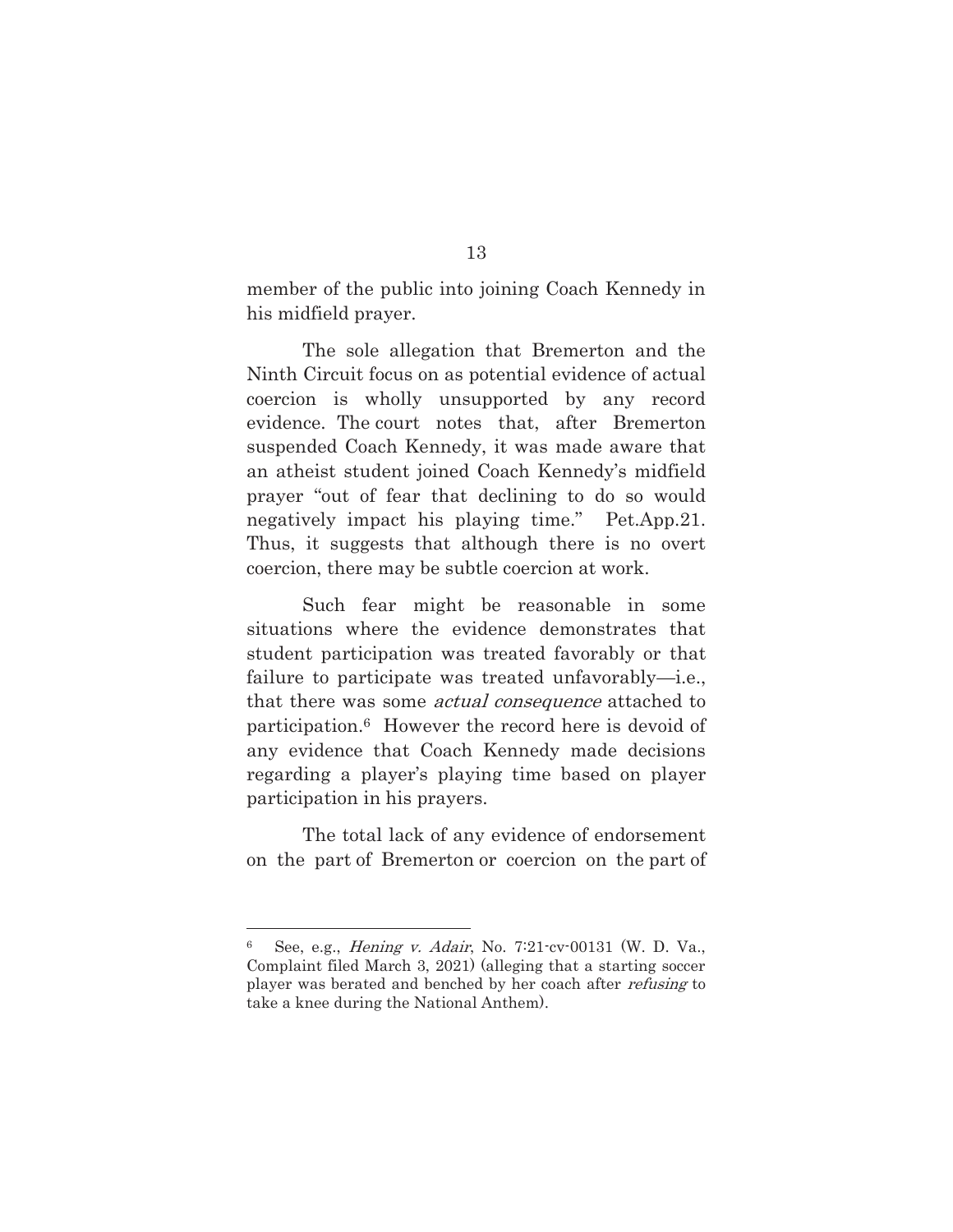Coach Kennedy or any other government actor proves that Bremerton could not possibly have been held liable for violating the Establishment Clause. Consequently, Bremerton's attempt to hide behind the Establishment Clause to defend its infringement on Coach Kennedy's constitutional rights is utterly without merit.

## C. Indirect Encouragement of Religious Expression In the Form of Ill-defined and Unquantifiable Peer Pressure Does Not Violate the Establishment Clause.

 Notwithstanding the absence of any support for its ban under this Court's decisions, Bremerton, nevertheless, argues that allowing Coach Kennedy to pause briefly to pray at the end of a game constitutes "overt, public religious displays on the football field" in view of others and would put the District at risk of being liable for violating the "constitutional rights of students or others." JA104. See also, JA107, JA110, JA41-42, JA45. Bremerton never attempts to identify the contours of those supposed "rights." Nor does it attempt to identify the source of the alleged "harms" done to those "rights." It does, however, mention that it believes that school staff may not "indirectly encourage students to engage in religious activity." JA42 (emphasis supplied).

The best that can be gleaned from the above statements is that Bremerton believes that there is evidence of *indirect encouragement*, for players to join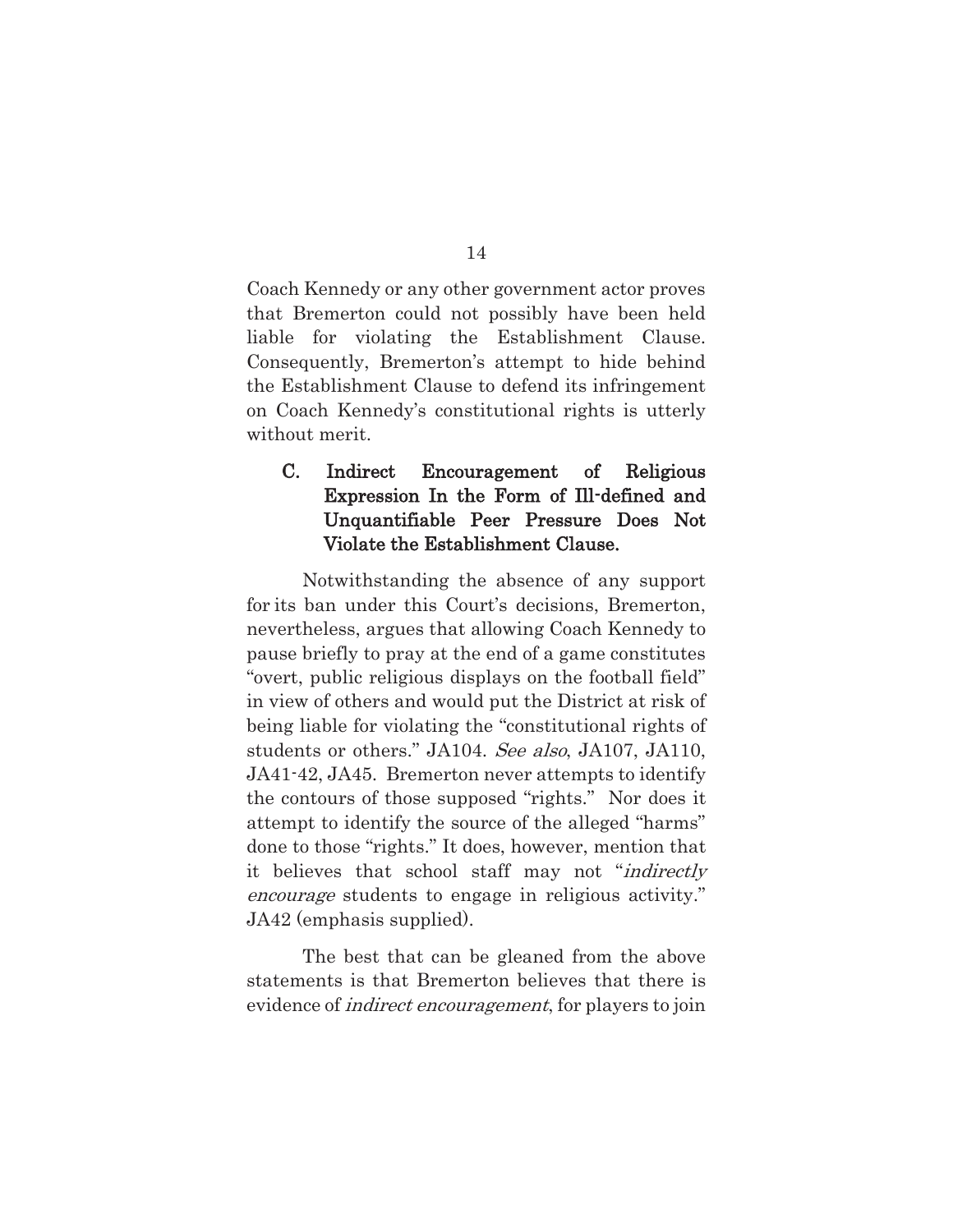in Coach Kennedy's midfield prayers—seemingly in the nature of peer pressure.7 And, the District's failure to prevent this "indirect encouragement" would constitute an Establishment Clause violation. So, in order to prevent Coach Kennedy's prayer from causing any purported "indirect encouragement" for unwilling students to pray with him, Bremerton directed that his prayers must be "physically separate from any student activity, and students may not be allowed to join such activity." JA45.8

Therefore, although not entirely clear, the District's argument seems to be as follows. 1) Many players (perhaps a majority) have chosen voluntarily to join Coach Kennedy in his midfield prayers. 2) A few other players who ordinarily would not choose to join in prayer, may feel awkward or uncomfortable separating themselves from the team and experience peer pressure to join. 3) If the District does not prevent all players from joining Coach Kennedy in

l

<sup>7</sup> After it suspended Coach Kennedy, the District claims that it heard "from players' parents that their children felt 'compelled to participate.'" Bremerton Brief in Opposition to the Petition for Certiorari at 2, 5. The nature of this alleged "compulsion" appears to be what would best be described as "peer pressure." For example, Bremerton states that a couple of players "participated in the team prayers only because they did not wish to separate themselves from the team." Id. at 5.

<sup>8</sup> Stating that "students may not be allowed to join such activity" would appear to violate Board Policy 2340 because it would require Kennedy to actively discourage students from engaging in devotional activity. See, note 4, supra.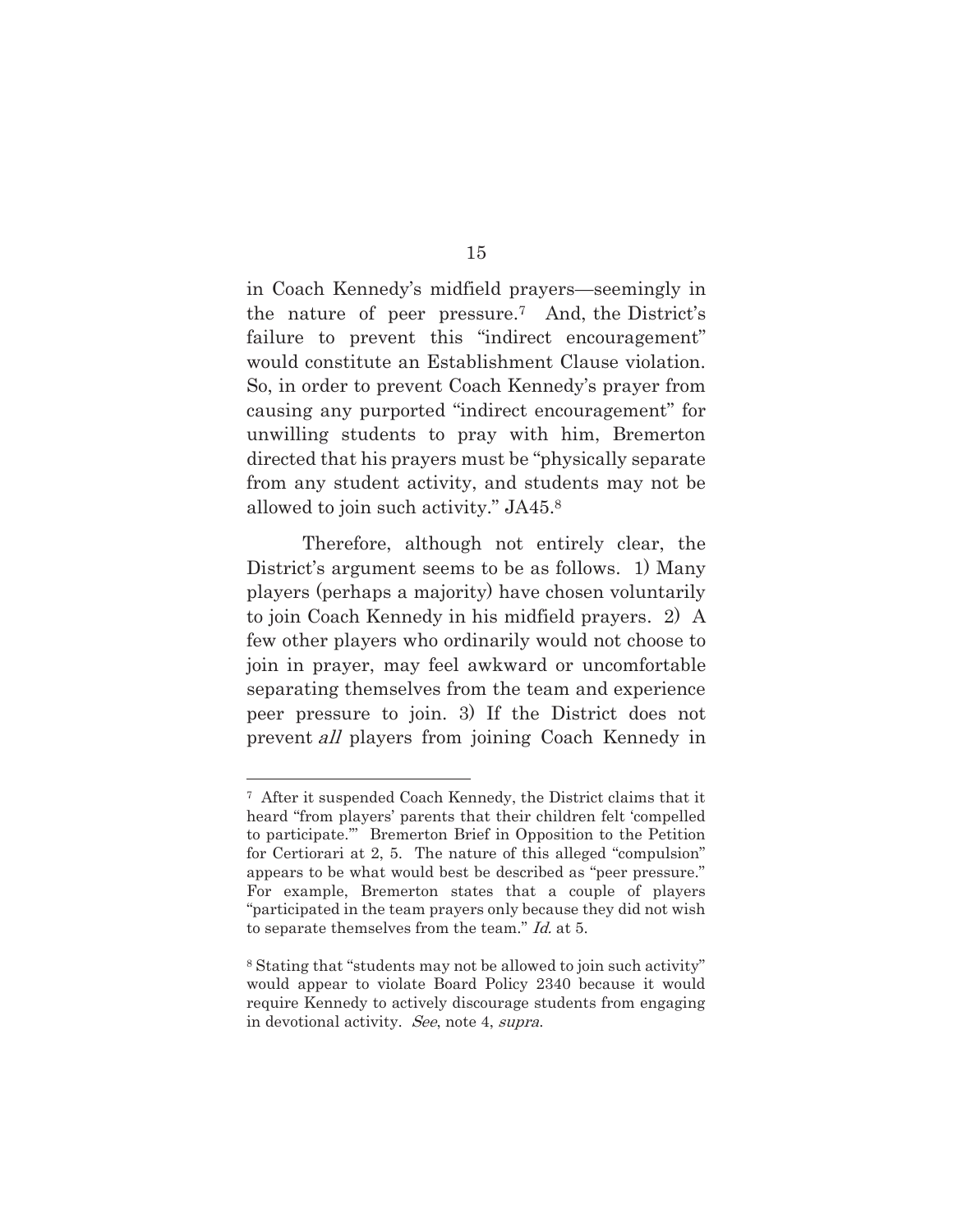prayer, some may join reluctantly. 4) If this happens, the District may be held liable for violating the federal "constitutional rights" of those students who do join reluctantly, or perhaps even those who do not join, but are made uncomfortable by the sight of people in prayer.

Before delving into the specifics of this argument, it is important to note that there are no student *plaintiffs* who claim to have been injured by Coach Kennedy's brief prayer of thanksgiving.9 Instead, this Court is presented with a claim by Bremerton that it *must* infringe upon the constitutionally protected free speech and religious liberties of Coach Kennedy and those students who wish to pray with him in order to protect a few other students from some subjective infringement of their undefined rights. To do otherwise, Bremerton claims, would violate the Establishment Clause.

But, the nature of the student rights sought to be protected and the source of the alleged harm to these students is left unexplored. What are the contours of these supposed "rights" of students that are sought to be protected by Bremerton? Do students have a constitutional right not to feel *peer pressure* to pray as Bremerton asserts? Do they have a generalized constitutional right not to feel "alienated" or "separated"? Or, do they simply have a right not to

l

<sup>&</sup>lt;sup>9</sup> Were there any student plaintiffs, they would have been obliged to at least try to articulate what their alleged rights are and how those rights have been harmed.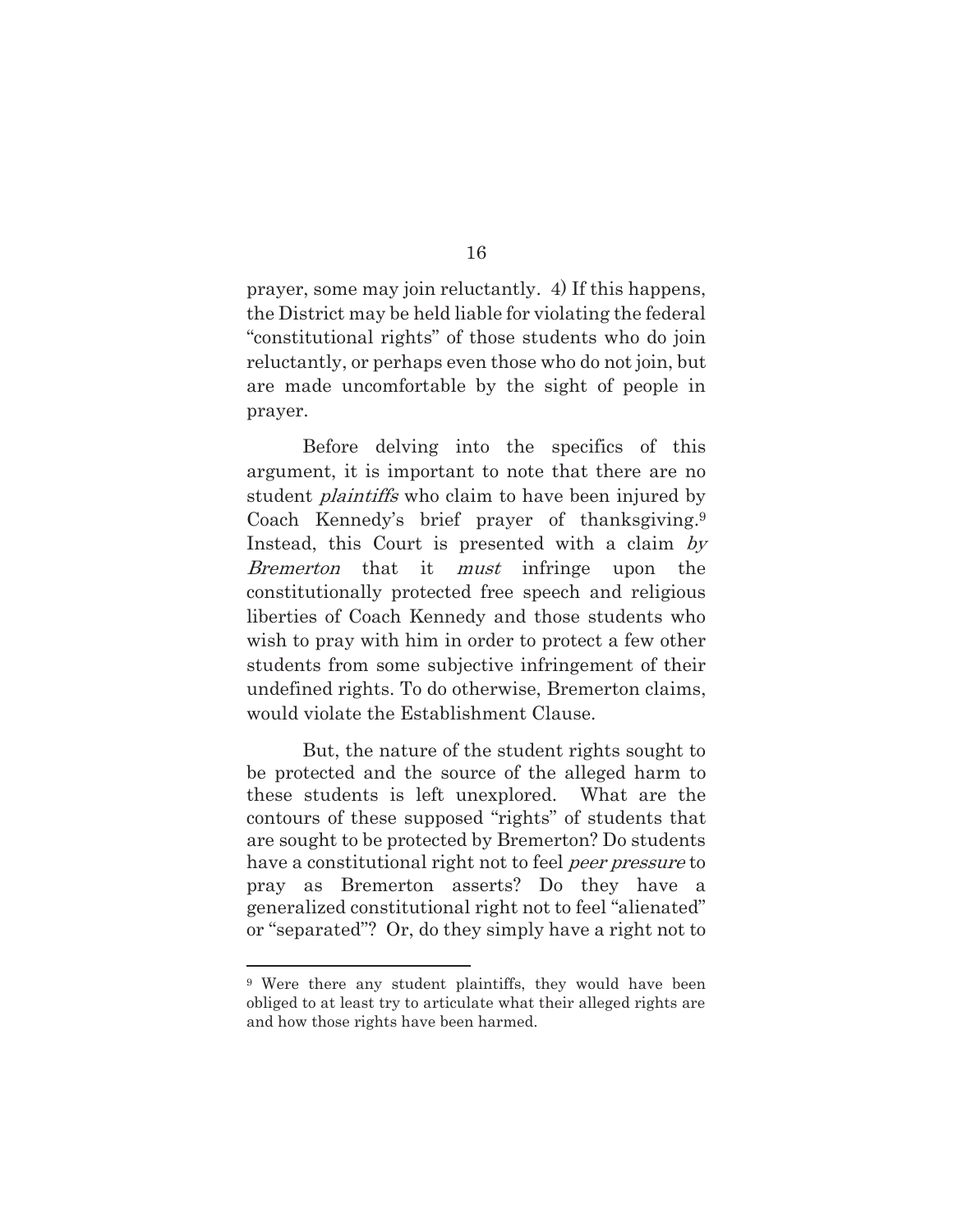view a devout Christian praying because it causes them discomfort?

Likewise, what is the *source* of the harm allegedly inflicted on these "rights"? Does it arise from each student's own subjective sensibilities? For example, do those most susceptible to peer pressure experience harm while others capable of resisting it remain unharmed? Or, does their harm arise simply from the choice of their peers to pray and their own desire not to be separated from their friends who have chosen to pray? 10

 And, can any of these alleged "harms" be attributed to a state actor? The students who wish to pray and are allegedly causing other students to feel pressure to join them are certainly not state actors. But, if this is the case, there can be no *state* coercion—subtle or otherwise—from their "indirect encouragement."

Most importantly, are any of these ill-defined "rights" and "harms" that are based on vague and malleable "feelings" sufficient to override the clear constitutionally protected rights of Coach Kennedy and those students who wish to join him in religious

l

<sup>10</sup> Presumably, students would have a right to engage in a student-initiated prayer huddle before a game. But, allowing this would have the same potential for "peer pressure" that is objected to here. So, in effect, Bremerton is choosing to elevate the "rights" of a few players to avoid unspecified *feelings* of peer pressure over the constitutionally protected religious liberties of other students to pray.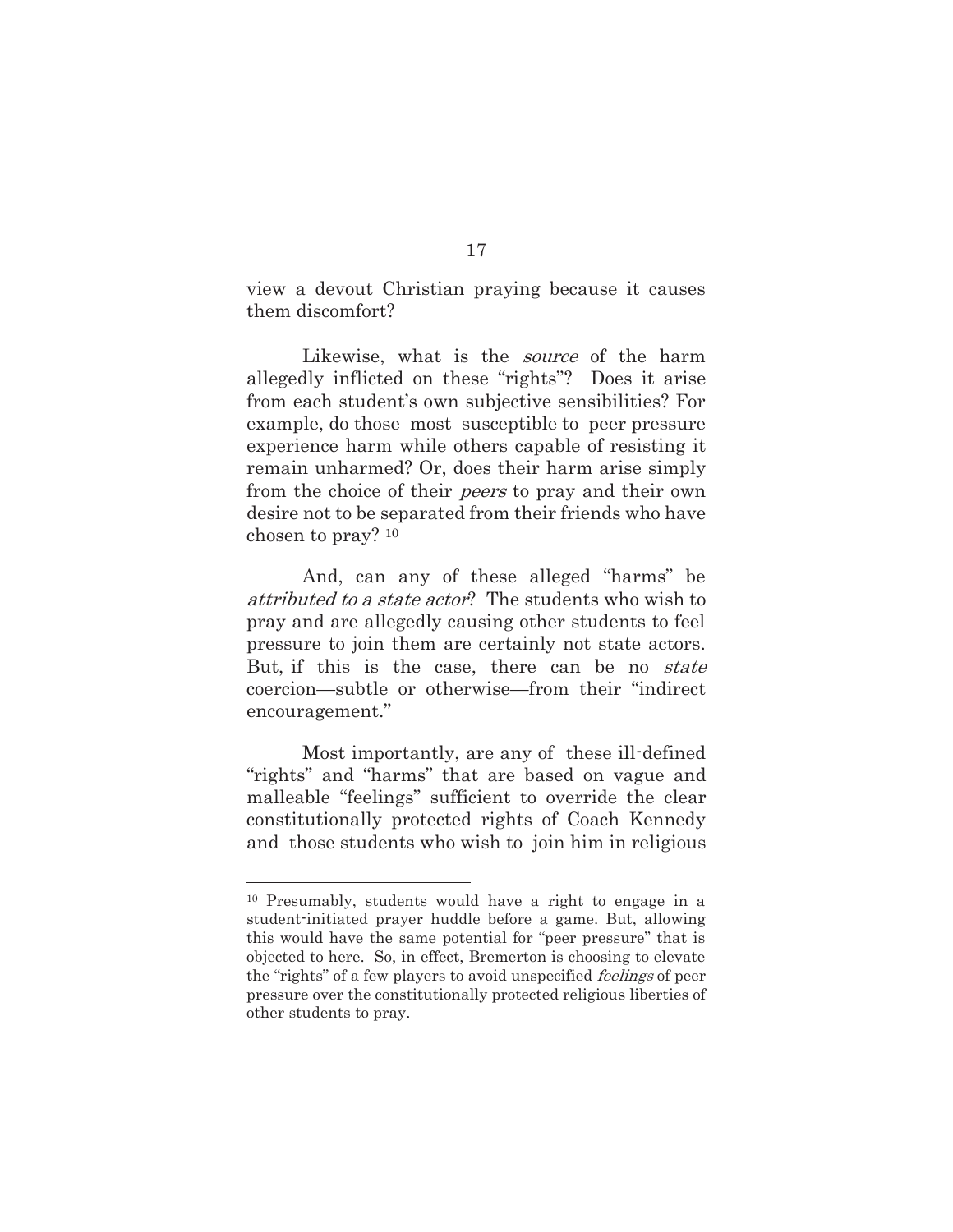expression? To even ask the question seems to answer it. And, if there is any doubt remaining, simply removing these questions from the context of religious expression and placing them, instead, in the context of similar, but non-religious, expression should dispel that doubt.

 Take, for example, the expressive conduct associated with those who take a knee in protest during the National Anthem. It is doubtful that the District would attempt to place any restrictions on this type of *non-religious* expression, let alone demand that it take place out of view of anyone.11 Yet, this is what the District is claiming it must do with respect to Coach Kennedy's religious expression based on a claimed constitutional duty to protect students from peer pressure to join in that expression.

 Surely, some students who might not agree with the take-a-knee protest message have felt peer pressure to join in that protest and may have done so reluctantly. But, *peer* pressure, alone, cannot form

l

<sup>11</sup> Indeed, if it were to attempt to do so, it would no doubt be sued for violating the free speech rights of such coach or player. See e.g., *V.A. v. San Pasqual Valley Sch. Dist.*, No. 17<sup>-</sup>cv-02471 (S.D. Cal. Dec. 21, 2017) (Preliminary injunction issued against the defendant school district for refusing to allow a high school football player to take a knee in protest during the National Anthem.) No appeal was taken, and an award of approximately \$195,000 in attorneys' fees and costs was assessed against the district. Id. (S.D. Cal. Aug. 17, 2018).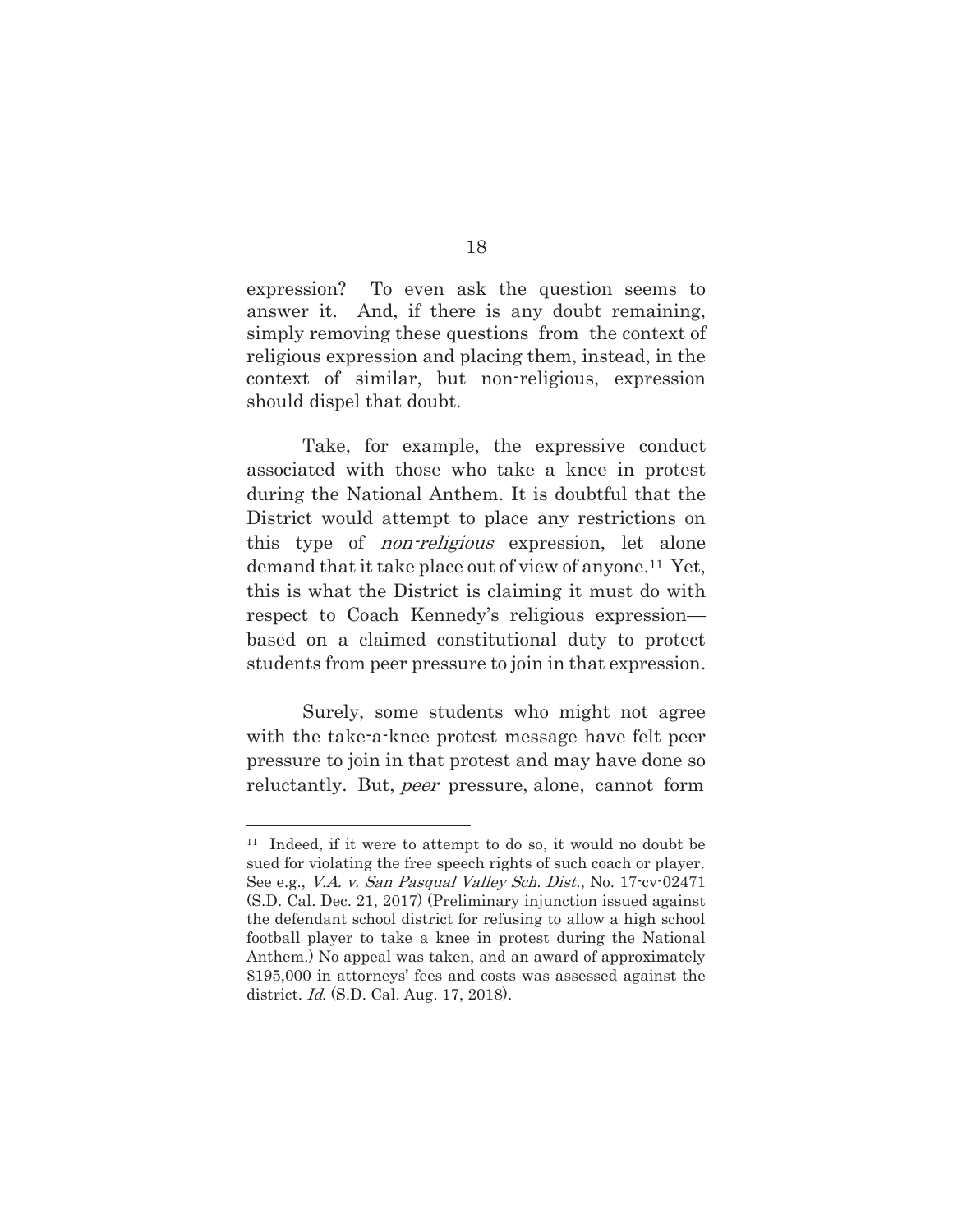the basis for restricting the rights of those who do wish to engage in such protest.

Needless to say, this Court has never recognized any such ill-defined and unquantifiable constitutional "right" to avoid discomfort or be free from any exposure to religious expression on school premises. Indeed, the Court has rejected the notion that school officials can justify the prohibition of a particular expression without showing "something more than a mere desire to avoid the discomfort and unpleasantness that always accompany an unpopular viewpoint." Tinker v. Des Moines Indep. Sch. Dist, 393 U.S. 503, 509 (1969).

As society has become more secular, religious expression of any kind, seemingly has become increasingly unpopular. Hence the need to guard it more carefully from attempts to restrict it. The First Amendment does not command government to "purge from the public sphere all that in any way partakes of the religious." Van Orden v. Perry, 545 U.S. 677, 699 (2005) (Breyer, J., concurring).

Given that Bremerton could not have violated the Establishment Clause by virtue of merely allowing Coach Kennedy's religious expression, its sweeping ban on that expression is forbidden by the Free Speech Clause and Free Exercise Clause and Bremerton lacks any legitimate interest in restricting that expression.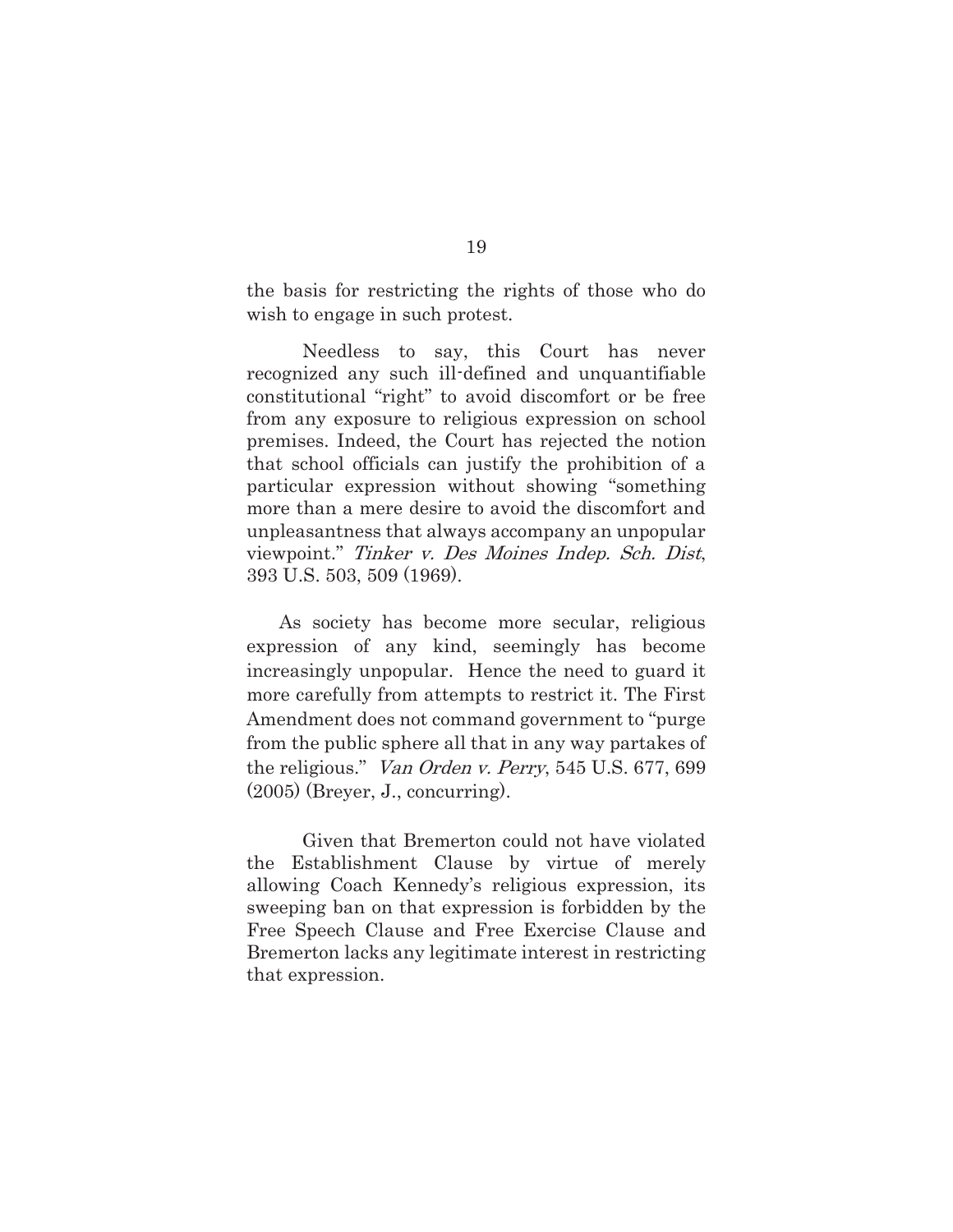### III. Bremerton's Sweeping Suppression of Religious Expression Exhibited Hostility Toward Religion in Violation of the Constitution.

 Bremerton may not single out religious expression for *less favorable* treatment than it would provide for other, non-religious expression. Lamb's Chapel v. Center Moriches Union Free Sch. Dist., 508 U.S. 384 (1993); Church of the Lukumi Babalu Aye, Inc. v. City of Hialeah, 508 U.S. 520 (1993); Good News Club v. Milford Cent. Sch., 533 U.S. 98 (2001); Espinoza v. Mont. Dep't. of Revenue, 140 S. Ct. 2246 (2020).

 The Establishment Clause does not require government entities to root out and ban what Bremerton views as "indirect encouragement" of religion due to peer pressure. And, the fact that Bremerton would not ban similar, but non-religious, expression in the same manner as it seeks to do here exposes and highlights its actual hostility toward religious expression. There is "no constitutional requirement which makes it necessary for government to be hostile to religion and to throw its weight against efforts to widen the effective scope of religious influence." Zorach v. Clauson, 343 U.S. 306, 314 (1952).

 The notion that a total separation of church and state is a goal that can be achieved through absolute neutrality is an illusion. When government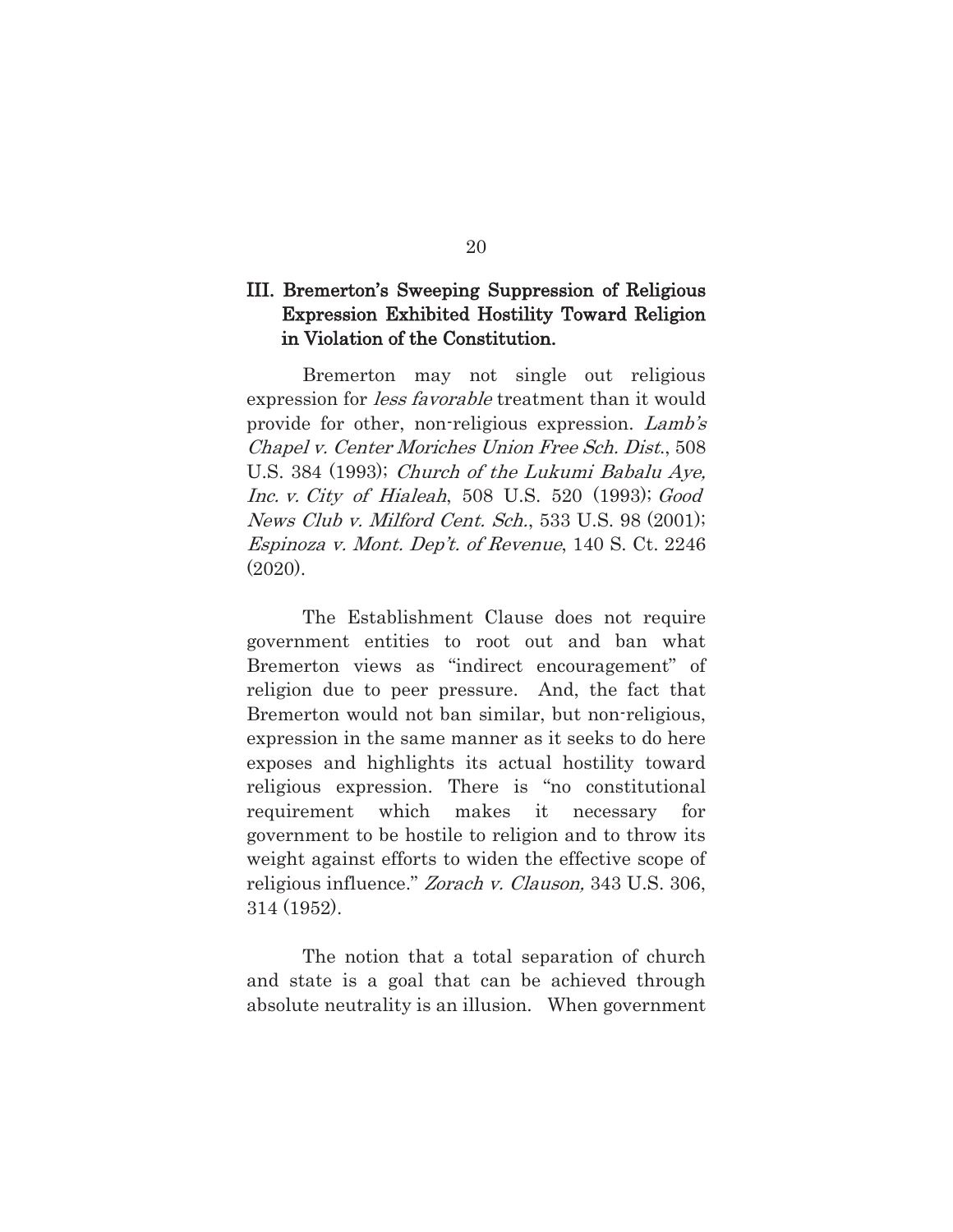attempts to achieve this goal through a "brooding and pervasive devotion to the secular and a passive, or even active, hostility to the religious," it violates the Constitution. Abington v. Schempp, 374 U.S. 203, 306 (1963) (Goldberg, J. concurring). The common purpose of the Religion Clauses "is to secure religious liberty." Engel v. Vitale, 370 U.S. 421, 430 (1962). One Clause was not intended to be used to negate the other.

 Where, as here, there is no actual sponsorship of religious expression and no coercion of any kind, government must cease searching for other ways to suppress religious expression in an attempt to achieve absolute neutrality. This Court has warned that doing so runs the "risk [of] fostering a pervasive bias or hostility to religion, which, could undermine the very neutrality the Establishment Clause requires." Rosenberger v. Rector, 515 U.S. 819, 845-846. (1995). Whether intentionally or not, Bremerton exhibits an intolerance for religious expression in the public realm by seeking to protect some students from discomfort or unpleasantness at the expense of trampling on the religious liberties of others.

 Moreover, in attempting to do this, the District bestows on those students who are most sensitive to peer pressure or most intolerant of religious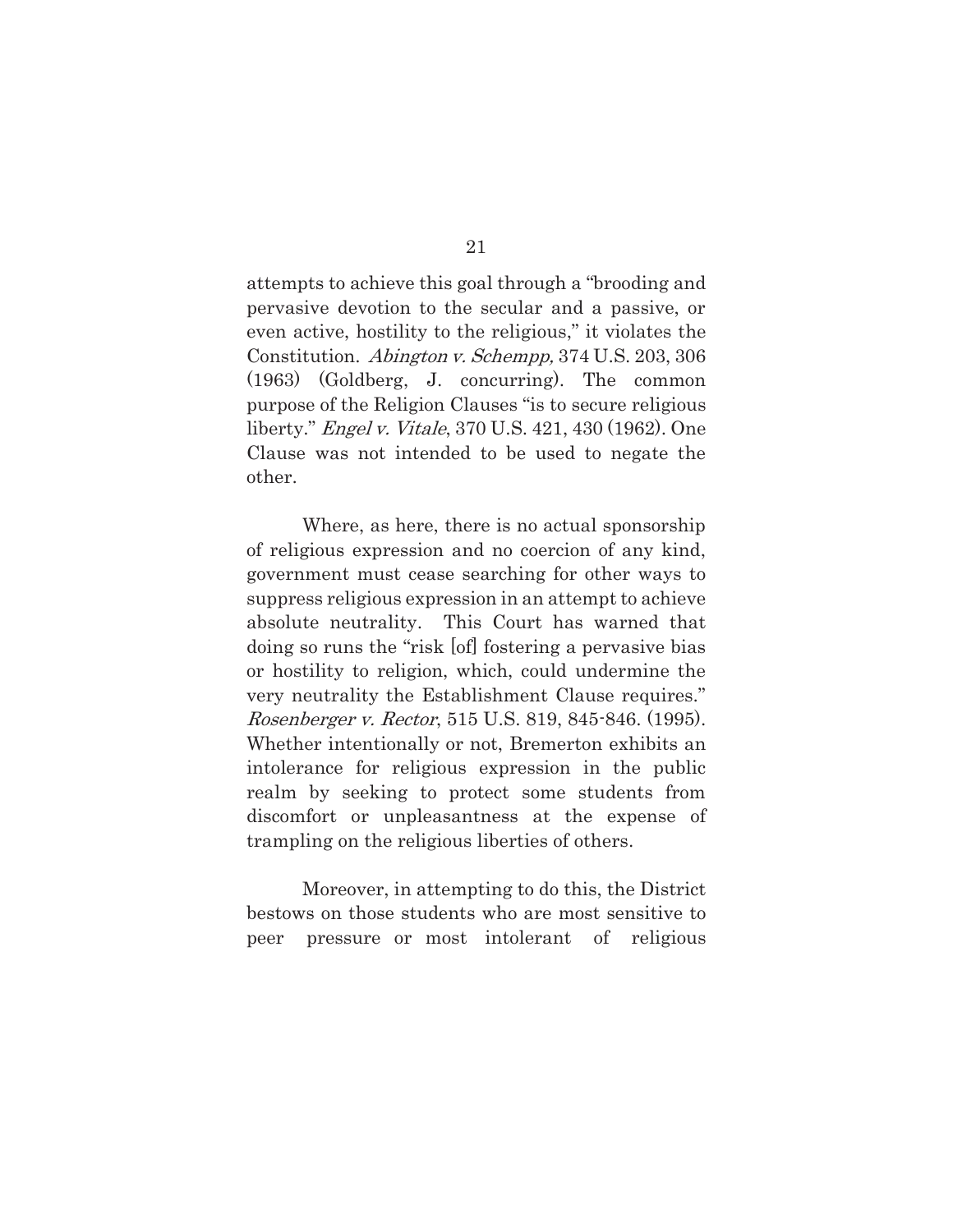expression, a veto power over the constitutionally protected religious liberties of Coach Kennedy and those students who wish to pray with him. Such a third party veto is not permitted in the non-religious speech context. Terminiello v. Chicago, 337 U.S. 1 (1949) (breach of the peace ordinance that provided an effective heckler's veto of protected speech held unconstitutional). Likewise, this Court has declined to "employ Establishment Clause jurisprudence" to provide a "modified heckler's veto" under which "religious activity can be proscribed." Good News Club, 533 U.S. at 119.

 "[P]rivate religious speech, far from being a First Amendment orphan, is as fully protected under the Free Speech Clause as secular private expression." Capitol Square Rev. Bd v. Pinette, 515 U.S. 753, 760 (1995). And, the Establishment Clause cannot be used to allow or require religious expression to be treated less favorably than other protected speech without placing government in a position hostile to religion, which the Establishment Clause forbids.

 Yet, this is precisely what Bremerton has done. So, in the end, it has succeeded in doing what both the Free Exercise and Establishment Clauses forbid.

22